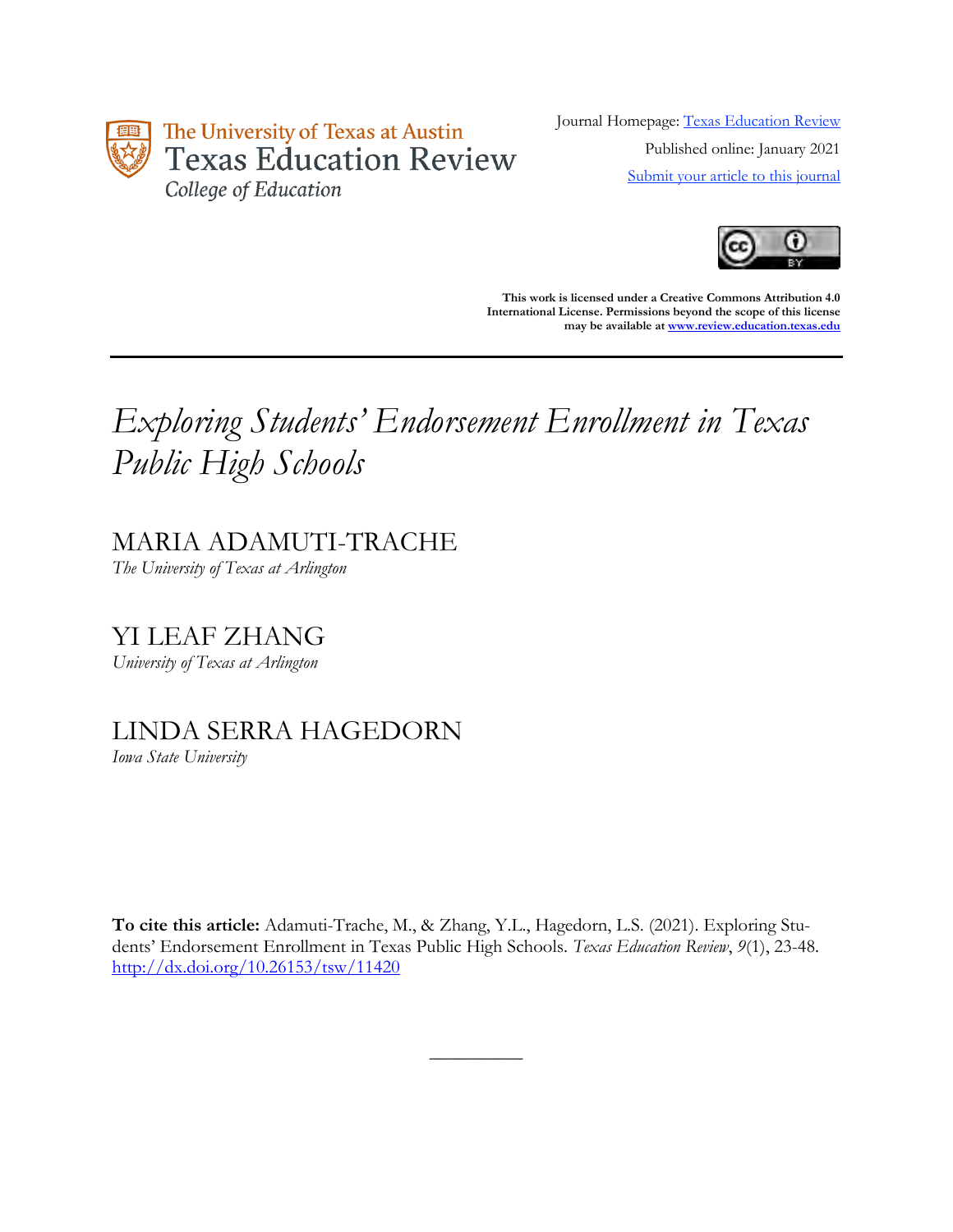## **Exploring Students' Endorsement Enrollment in Texas Public High Schools**

MARIA ADAMUTI-TRACHE The University of Texas at Arlington

## YI LEAF ZHANG The University of Texas at Arlington

## LINDA SERRA HAGEDORN Iowa State University

College and career readiness has recently received increased attention from educators, researchers, and policymakers. In 2010, the U.S. Department of Education set a clear goal: "every student should graduate from high school ready for college and a career, regardless of their income, race, ethnic or language background, or disability status" (2010, p. 3). There is no doubt that the implementation of college- and career-ready standards and the development of assessment tools has been a critical priority for American high schools during the past decade. The U.S. Department of Education's *Blueprint for Reform* (2010) called on all states to "develop and adopt standards in English language arts and mathematics that build toward college- and career- readiness by the time students graduate from high school" (p. 3).

To achieve these goals, many states have adopted new policies on college and career readiness that include rigorous academic content standards and advanced coursework options. While most states are currently implementing the Common Core State Standards, Alaska, Texas, and Virginia have developed their own college and career readiness standards. Twenty-five states, including Texas, require school districts to offer advanced coursework, such as advanced placement (AP), international baccalaureate (IB), and dual enrollment (Glancy et al., 2014).

In this study, we focus on the state of Texas, which has the second-largest youth population in the nation and represents about 10% of the 73 million youth under age 18 in the U.S. (United States Census Bureau, 2018). Texas has experienced a large increase in the youth population in the past decade. From 2006 to 2016, the Texas youth population grew by 13.2% (Kids Count Data Center, 2017). Between 2003 and 2013, public school enrollment in Texas increased by 19.0%, more than six times the average increase rate (3.1%) of the nation (Texas Education Agency [TEA], 2017, p. ix).

To encourage early motivation for college and careers, the Texas Legislature passed House Bill 5 and adopted a new Foundation High School Program (FHSP) in 2013. This new program, implemented in the academic year of 2014/15, allows students to enroll in one or more endorsements, or areas of study: Science, Technology, Engineering, and Mathematics (STEM), Business & Industry, Public Services, Arts & Humanities, and Multidisciplinary Studies. Similar programs are also found in other states, such as Colorado, Idaho, Mississippi, North Carolina, South Carolina, and South Dakota, offering forms of advanced diplomas that include specific endorsement pathways (Education Commission of the States, 2019). Texas legislators expect that focused endorsement pathways will help students gain in-depth knowledge in specific subject areas and pursue academic and career interests beginning as soon as high school entry (TEA, 2019a)*.* The FHSP program offers many benefits to students, since endorsements are also designed to contribute to the alignment of coursework and assessments between K-12 and postsecondary education (Callan et al., 2006).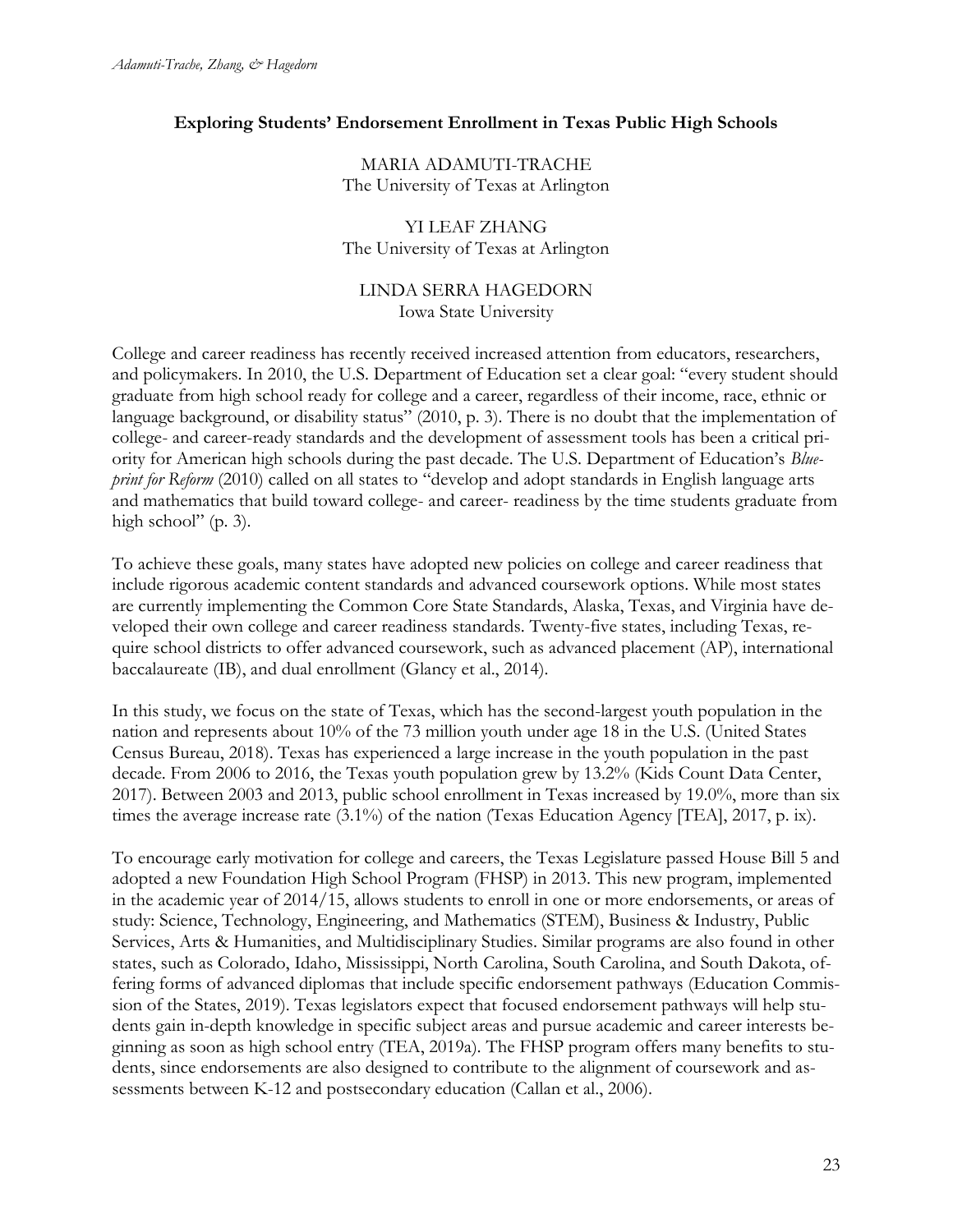To understand participation in the new FHSP program by *all* Texas high school students regardless of gender, race/ethnicity, socioeconomic status (SES), English as a second language (ESL) status, or disability, a thorough exploration of students' school records is required. As one of the earliest efforts in the state and the nation to examine Texas FHSP with restricted-use, statewide longitudinal data<sup>1</sup>, this study was purposefully designed to reveal the mapping of 9<sup>th</sup> graders' endorsement enrollment and examine specifically the student endorsement selection through an equity lens. Thus, the overarching question of this study was: For Texas 9<sup>th</sup> graders presented with the opportunity to enroll in any of the five endorsement pathways, what is chosen and by whom? Through the examination of student endorsement enrollments (i.e., potentially limited by endorsement offerings in their school district), we identified structural and societal barriers that limit access to the opportunities supposedly intended for all students in the endorsement policies.

## **Literature Review**

## **College and Career Readiness**

College readiness is frequently defined as students' preparation in specific content subjects, including math, reading, and writing (Adelman, 1999, 2006; Barnett et al., 2012; McClarty et al., 2017). Researchers have used standardized test scores and state accountability indicators for college readiness (Darling-Hammond et al., 2014; Malin et al., 2017). Evidence of readiness has also traditionally been measured through students' curricular accomplishments in high schools, such as advanced coursetaking and grade point averages (GPAs) (Long et al., 2012). Since best indicators of college and career readiness include low college remedial rates (Conley, 2012), state and postsecondary remedial and placement policies have been adopted across the nation to communicate CCR standards to schools and students, promote alignment between K-12 and higher education, clarify the role of institutions in providing remedial services, and encourage high school students' academic preparation (Glancy et al., 2014).

Research suggests that enrollment and achievement in courses leading to specific postsecondary pathways is essential to students' careers. Long et al. (2009) found that students' readiness for college-level math depends on the type of math courses taken during high school. Crosnoe and Johnson (2011) argued that high school course-taking patterns help students understand the broad range of fields of study offered by colleges and universities, and thus contribute to a smooth transition to postsecondary education. Adamuti-Trache and Andres' (2008) longitudinal research demonstrated strong relationships between course-taking patterns and participation/choice of postsecondary institutions, as well as a choice of college majors, particularly in science-related fields of study. There is some agreement that college-going students would benefit from early curricular preparation needed for acceptance into a postsecondary program and information to make appropriate course choices (Frenette, 2010; Reynolds et al., 2006). Course selection presumes that students understand their goals and engage in educational planning (Sweet & Anisef, 2005). Choices reflect students' curricular interests and previous achievement (Adamuti-Trache & Sweet, 2014), and are guided by teachers,

<sup>1</sup> This work was supported in part by a grant from the Greater Texas Foundation. This project was also supported (2016-18) by Texas OnCourse Network at the University of Texas at Austin. Data analysis was conducted at the Education Research Center (ERC) at UT Austin; we thank ERC for their assistance and support. The findings do not necessarily reflect the opinions of the ERC, or of the state agencies providing the data, Texas Higher Education Coordinating Board (THECB), Texas Education Agency (TEA), Texas Workforce Commission (TWC), or Greater Texas Foundation.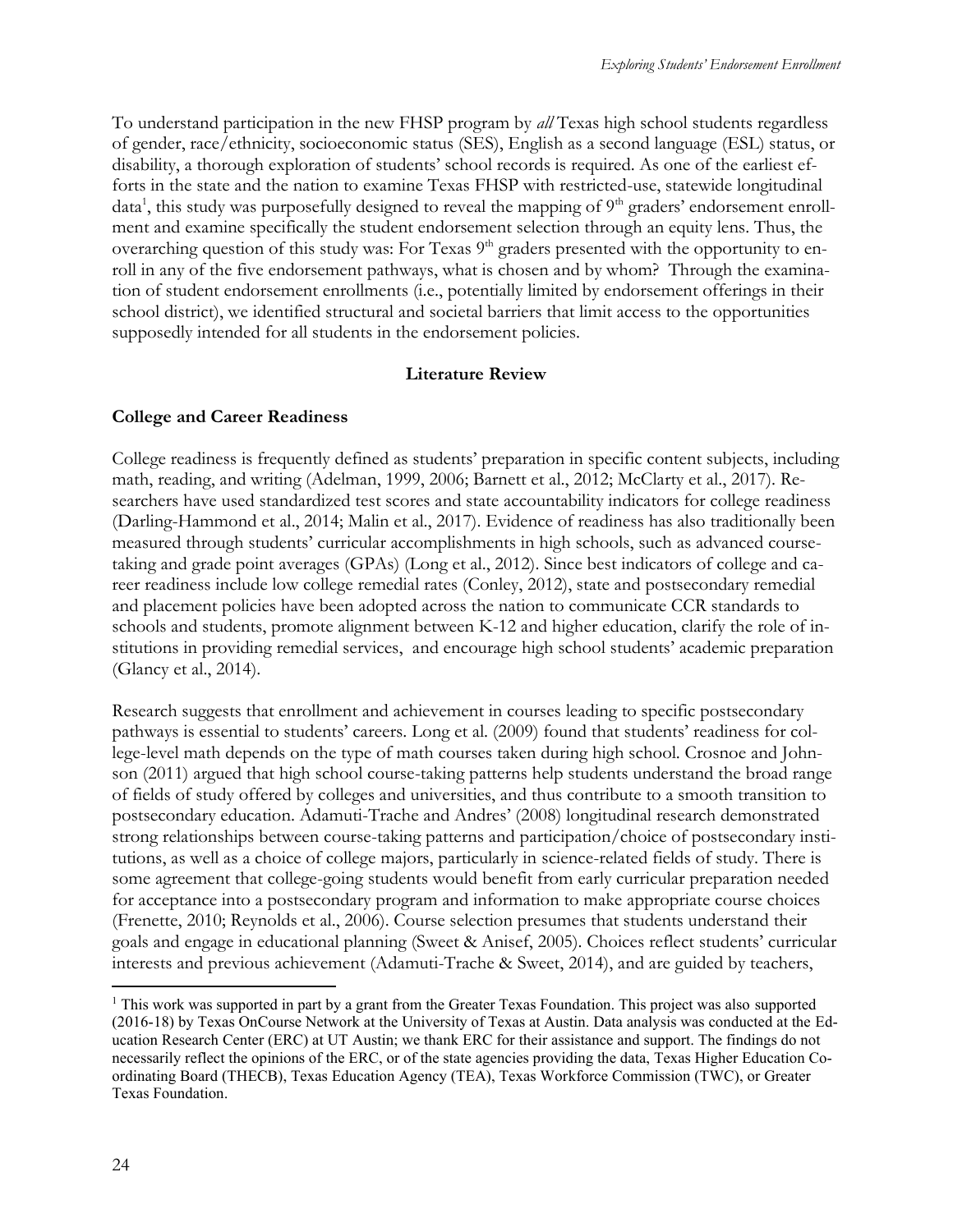counselors, and parents who are more knowledgeable of the curricular pathways from high school to higher education (Schur, 2015). As noted by Conley (2007), "it is critical that students begin their journey toward college readiness before they arrive in high school" (p. 28).

Until recently, the lion's share of attention and research has been cast toward college-preparation over career readiness. However, the authorization of the Carl D. Perkins Vocational Education Act of 1984 and its reauthorization in 2006 as the Carl Perkins Career and Technical Education Act<sup>2</sup> have revived interest in vocational education such as that available through community colleges or apprenticeships (Brand et al., 2013; Rosenbaum, 2001) and inclusively considered any type of training Americans need to get more than a high school diploma. In particular, Symonds et al. (2011) call for a stronger focus on career-related programs to meet the needs of the "forgotten half" of the youth population who do not attend or complete college. Such programs have also been promoted by international organizations as an educational alternative to general education (e.g., Kuczera & Field, 2013). Research shows that readiness for the school-to-work transition has many facets, and "engaging in work-based learning and exploration" and receiving "active support from adults, coupled with an orientation to the adult world, is particularly facilitative in promoting readiness for an adaptive transition" (Phillips et al., 2002, p. 212). Clearly, career readiness should be assessed as an important asset for high school students, especially for those who do not intend to enroll in college.

A model of college and career readiness was put forward (Conley, 2010, 2012) and adopted by many states as reflected in high school curriculum and graduation standards (Callan et al., 2006). As defined by Conley (2012), "A student who is ready for college and career can qualify for and succeed in entry-level, credit-bearing college courses leading to a baccalaureate or certificate, or career pathwayoriented training programs without the need for remedial or developmental coursework" (p. 1). Conley's (2012) framework highlights readiness in four areas that prepare students for post-highschool transition, including key cognitive strategies, key content knowledge, key learning skills and techniques, and, key transition knowledge and skills.

## **Legislative and Policy Steps toward High School Endorsements in Texas**

Inspired by the work of Callan et al. (2010) who examined areas of public policy that build a state college readiness agenda, Blume and Zumeta (2014) reviewed recent state initiatives that emphasize college and career readiness standards by adopting school success plans, district performance metrics, and reform strategies. They stated that states should implement systemic policy change to ensure "adoption of readiness standards, aligning assessments with readiness standards, and a public school curriculum that reflects statewide standards" (Blume & Zumeta, 2014, p. 1075). Other studies (e.g., Chait & Venezia, 2009) have recommended additional policy initiatives such as dual credit enrollment, early college high schools, and career and technical education aligned with postsecondary preparation. A state by state examination of college readiness scores based on five policies (i.e., P-20 data availability, P-20 governance structure, dual enrollment, advanced course offerings, statewide assessment) placed Texas at the top of the list, with the highest aggregate college policy readiness score (Blume & Zumeta, 2014).

Since 2000, statewide plans to increase college attainment have been the focus of Texas educational agencies and Legislature, culminating with the *60X30TX* strategic plan that proposes that 60% of young adults (25-34 years of age) will complete some postsecondary credentials by 2030 (Texas

<sup>&</sup>lt;sup>2</sup> In 2006, the name Vocational Education was also replaced with Career and Technical Education [CTE].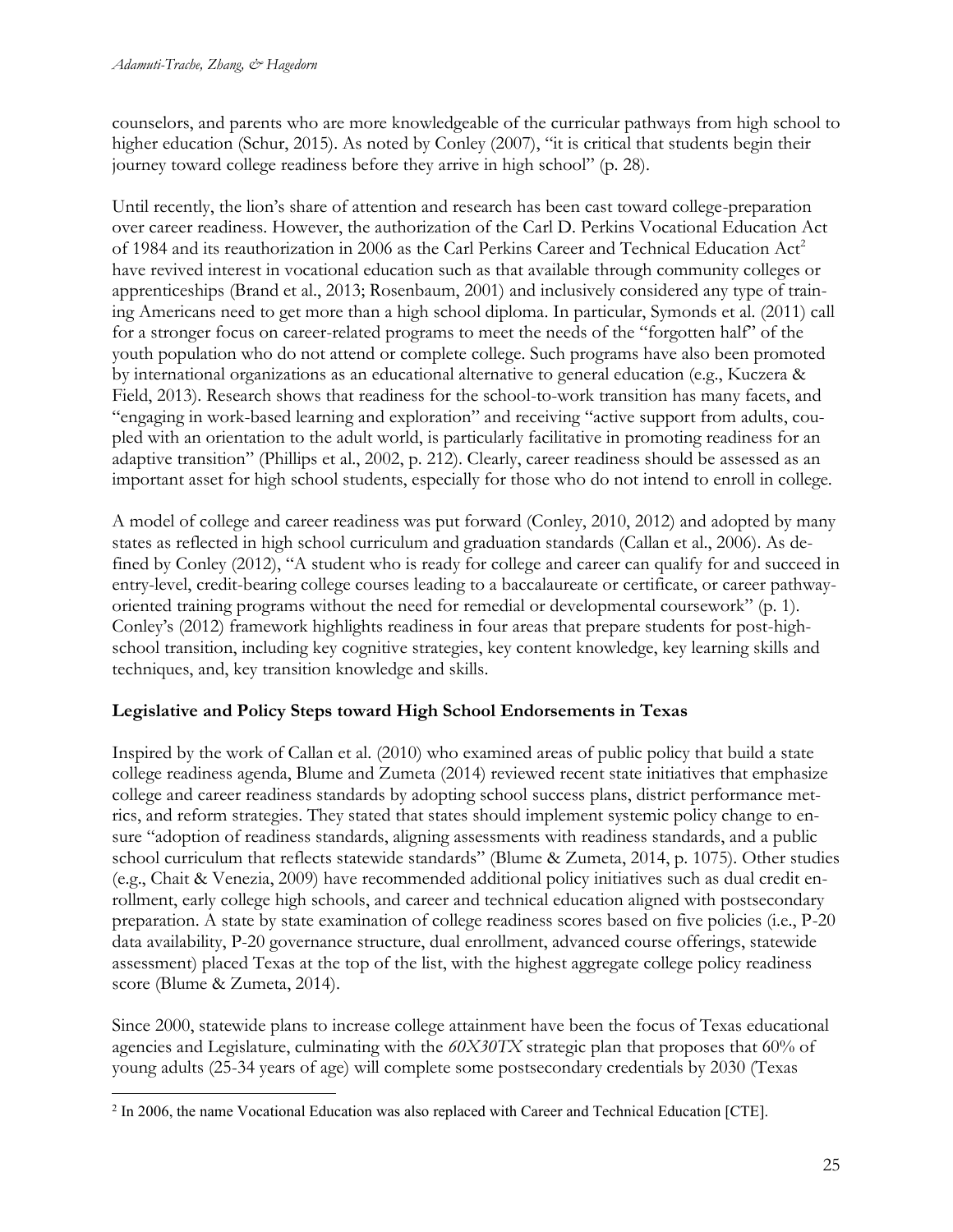Higher Education Coordinating Board [THECB], 2015). The implementation of House Bill 5 (HB 5) is intended to increase the college and career readiness among Texas high-school students and thus serve the state *60X30TX* strategic plan. For instance, HB 5 endorsements are mentioned among the strategies to link more seamlessly "guided pathways" at higher education level to K-12 (Cullinane Hege, 2019). In 2018, about 29% of the higher education institutions involved in collaborative activities with high schools mentioned the alignment of endorsements with fields of study curriculum in their Higher Education Assistance Plans (THECB, 2019).

Terry et al.'s (2015) report on HB 5 included some data on the history and political context that led to the implementation of endorsements. The report asserted that 2006's HB 1 started "a long and fitful history of education reform efforts" (p. 14) aimed at shaping education policies on college and career readiness rigor. To ensure college preparedness, the high school graduation plan included four credits each of English Language Arts, Mathematics, Science, and Social Studies. The following legislation focused on implementing a more rigorous curriculum by instituting testing initiatives that led to the new State of Texas Assessments of Academic Readiness (STAAR) and end-of-course exams.

In 2009, the Legislature passed HB 3 focused on public school accountability and curriculum content, approving for the first time, that a student could satisfy some math and science credits through Career and Technical Education classes. This has been an important step in linking academic and technical content from secondary to postsecondary education, and building partnerships among K-12, workforce, and higher education institutions (National Forum on Education Statistics, 2015). Indeed, "for careers that require less than a four-year postsecondary degree, K-12 CTE programs provide important preparation for employment and workforce training" (p. 31), that can be continued through technical training at the postsecondary level. In alignment with these national trends, the HB 3 legislation in Texas gave assurance to parents and employers that high school graduates are either college- or workforce-ready. The HB 3 bill analysis (HRO, 2009) specified that "the bill would give students more flexibility in coursework to pursue their individual interests, while still ensuring a quality education. Having multiple pathways with equal rigor would be important to help each student reach his or her full potential" (p. 19). However, the differentiated curricular tracks created around CTE that require fewer and less stringent math and science courses in the upper high school years could be interpreted as an incremental move toward a tracking system that might become "a second class track into which minorities and other disadvantaged groups would be funneled" (Kuczera & Field, 2013, p. 21).

In 2013, following the budget cuts implemented during the 82<sup>nd</sup> Texas legislative session, the dissatisfaction of parents with the number of standardized tests (e.g., fifteen end-of-course exams) needed for graduation and the concerns of employers that Texas students were not ready to enter the workforce were important factors in the passage of HB 5 (Sikes, 2018; Terry et al., 2015). The bill created a framework for students to explore their own career interests in high school, motivate them to graduate, and thus improve college and career readiness for all. The choice of one or more of five endorsements (STEM, Business & Industry, Public Services, Arts & Humanities, and Multidisciplinary) became the mechanism intended to engage high school students in shaping their own career pathways. Texas was the first state to mandate the development and use of college and career readiness standards (Barger et al., 2011).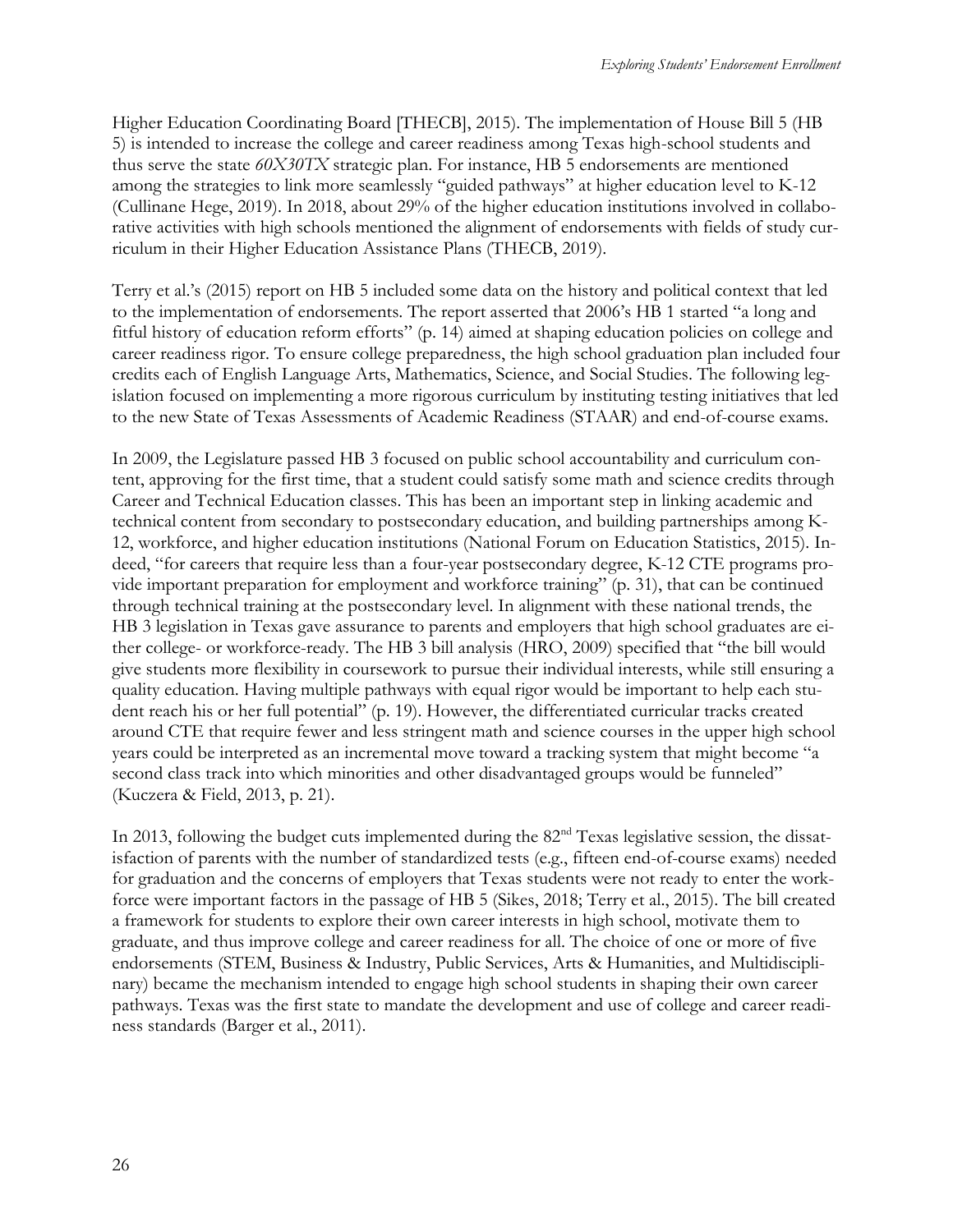## **Texas High School Curriculum: A Social Equity Perspective**

As recognized by Sikes (2018), the 2013 HB 5 passed by the 83rd Texas Legislature "impacted school curriculum standards and broadened support for career and technical education in an attempt to remedy social and economic issues through workforce preparation in schools" (p. 103). The five endorsements added to FHSP were expected to supplement students' academic preparation, thus better aligning the Texas secondary curriculum to Conley's (2012) framework.

The design and implementation of the FHSP program has not been without challenges. *Texas House Bill 5* indicates "a clear interest from state policymakers in enhancing and assessing the relationship between education and economic growth" (Sikes, 2018, p. 103). Through the program, high school students learn about workforce needs and occupational destinations, and also have the opportunity to choose high school endorsements expected to match their interests for specific academic and career pathways. This strategy resembles the public and private goals that Labaree (1997) identified in the history of American schooling: a social efficiency approach (i.e., training productive workers for a market society) and a social mobility approach (i.e., preparing individuals to compete for social positions along career pathways). Since social efficiency goals can generate a social reproductive vision "reinforcing the existing structure of social inequality by adapting newcomers to play needed rather than desired roles within this structure" (p.61), there is a major concern that social mobility goals are not met for all students.

In theory, equal access to educational opportunities, regardless of family background, contributes to individual social mobility (OECD, 2018). However, scholars who focus specifically on the role of school curriculum on social mobility, question if equity in education can be achieved when advantages associated with career pathways are accounted for by the school curriculum studied (Iannelli, 2016). Research has specifically examined school practices such as ability grouping or curriculum tracking that benefit predominantly middle- and upper-middle-class White students but raise social equity concerns for students of color and/or lower-income students (Archer et al., 2018; Labaree, 1997; Loveless, 2009; Lucas, 1999, 2001; Oakes, 1985). Curriculum tracking within-schools has been the practice of grouping students in separate classes based on some measures of achievement or perceived ability. Ability grouping is one method by which educators differentiate instruction (Ireson & Hallam, 2001) to create temporary classroom placements that better match students' needs (Steenberger-Hu et al., 2017). Ability grouping is the basis of AP courses (Hallinan, 2005), it is used to enhance student learning and engagement in mathematics classrooms (Zevenbergen, 2003), and is applied to improve the skills of English learners through content-based English-language-acquisition curriculum (Callahan, 2005). In all these situations, students are to some extent "evaluated and subsequently receive a differentiated curriculum" (LeTendre et al., 2003, p. 44).

A significant body of research on school stratification (e.g., Lucas, 2001) asserts that some forms of tracking that allocate students to different curricula and/or pathways have become part of student educational transitions with negative effects on social mobility. Lucas explains how social inequality is maintained when privileged students and their families seek out qualitative differences in education through a "stratified curriculum." For instance, TEA's (2020) reports on participation in AP or IB programs show systemic social class differences: in 2018-19, only one-fifth (19.7%) of economically disadvantaged students enrolled in AP or IB programs compared to nearly one-third (31.3%) of those not economically disadvantaged. Some also argue that the practice of setting or tracking represents "a powerful and pernicious tool within the social reproduction of unequal power relations" (Archer et al., 2018, p. 136). It could create a challenging environment for certain students (Preckel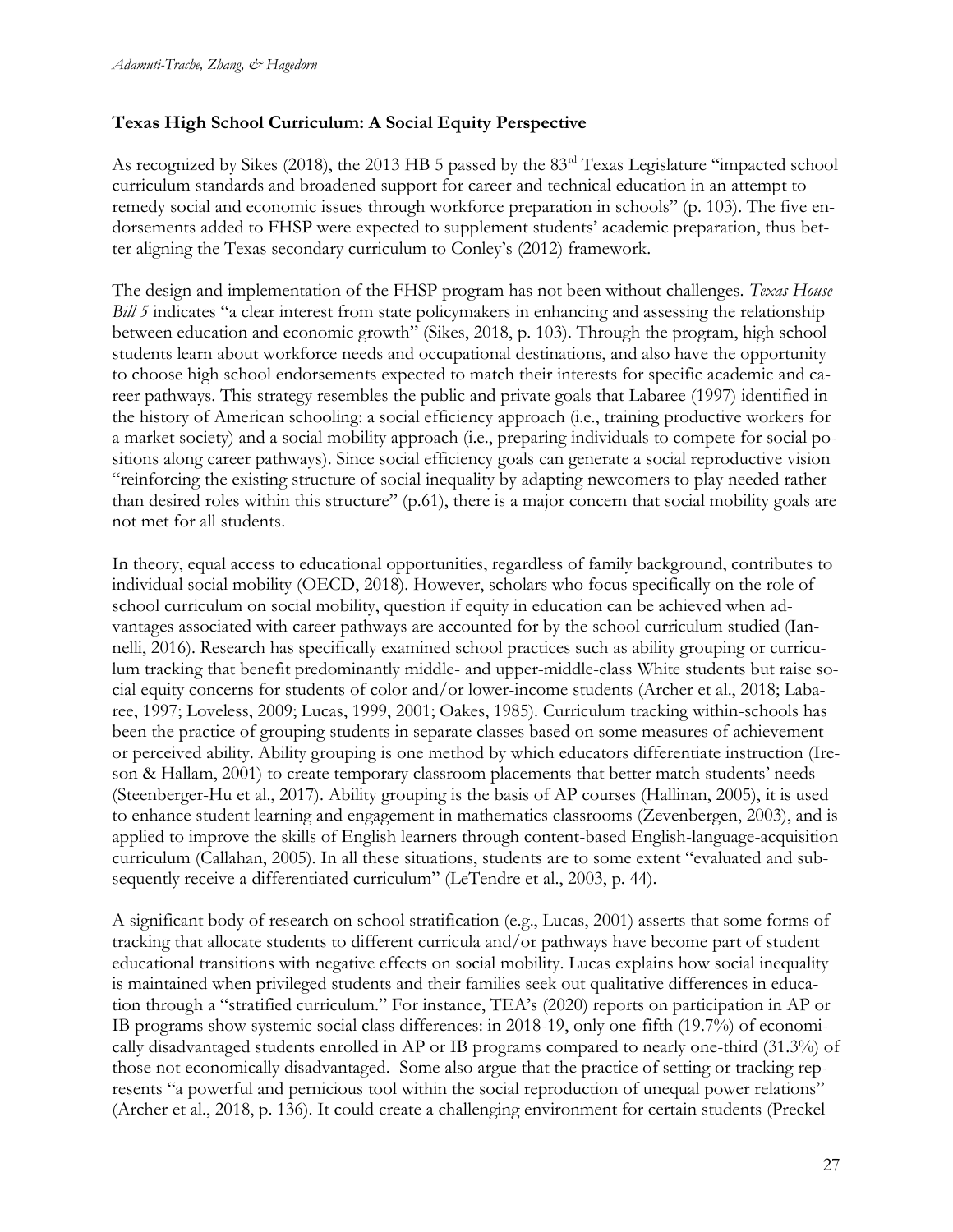et al., 2010) and be perceived as a stigma by students allocated to "lowest sets" who experience a form of "symbolic violence" (Bourdieu & Passerron, 1977/2000).

While the differentiated endorsement tracks shape Texas students' courses and curriculum and place them on different paths regarding college and career readiness standards, there is no evidence yet "what different endorsements signal to employers or colleges about students' readiness, academically and otherwise" (Sikes, 2018, p. 105). On a positive note, Texas FHSP consists of a single basic academic track that requires 22 credit hours, which can then be customized with one or more endorsements. The additional curricular requirements bring the total up to 26 credit hours (TEA, 2019a), which means only about 15% of the curriculum is differentiated and students have some flexibility along the endorsement pathways.

While in the long term, FHSP could respond to a public goal toward social efficiency and boost economic growth through adjustments in the secondary curriculum (Labaree, 1997), one should note that stratified individual choices of endorsements may create social inequity if there is variance in school endorsement availability (Terry et al., 2015) or parents and counselors are not prepared to inform student's choices (Schur, 2015). As concluded by Sikes (2018), "this variance constitutes the gray area of the theory of social mobility through education that Labaree (1997) explained: everyone may have equal opportunities, but realizing equal achievement is improbable" (p. 107). Therefore, our study is first guided by Conley's framework that highlights college and career readiness for posthigh-school transition through endorsement choices, in support of individual and common economic growth. Second, the study is informed by social justice theories (e.g., Archer et al., 2018; Labaree, 1997; Loveless, 2009; Lucas, 1999, 2001; Oakes, 1985; Rosenbaum, 1976) that denounce how forms of curriculum tracking may create unequal education and career opportunities if there are noticeable patterns of uneven participation along some academic tracks by students from disadvantaged backgrounds.

## **Method**

Focusing on students presented with the opportunity to enroll in any of the five endorsement pathways, this study aimed to better understand the mapping of 9<sup>th</sup> graders' endorsement enrollment in the FHSP program. We addressed the following research questions:

- 1. What are the differences in endorsement enrollment reporting (e.g., participation in FHSP, missing data) by student sociodemographic and academic characteristics?
- 2. For students reporting participation in FHSP, what are the differences in endorsement choices by sociodemographic characteristics, special student populations and instructional programs, and pre-high-school academic achievement?

## **Data Source and Study Population**

The data used in this study were drawn from a restricted, statewide longitudinal database that contains rich information of all students in the public education system in Texas. We purposefully chose to focus on 9<sup>th</sup> graders enrolled in Texas public high schools in 2015/16 which is the second cohort under the effect of the new FHSP program. Our rationale was that school districts may have needed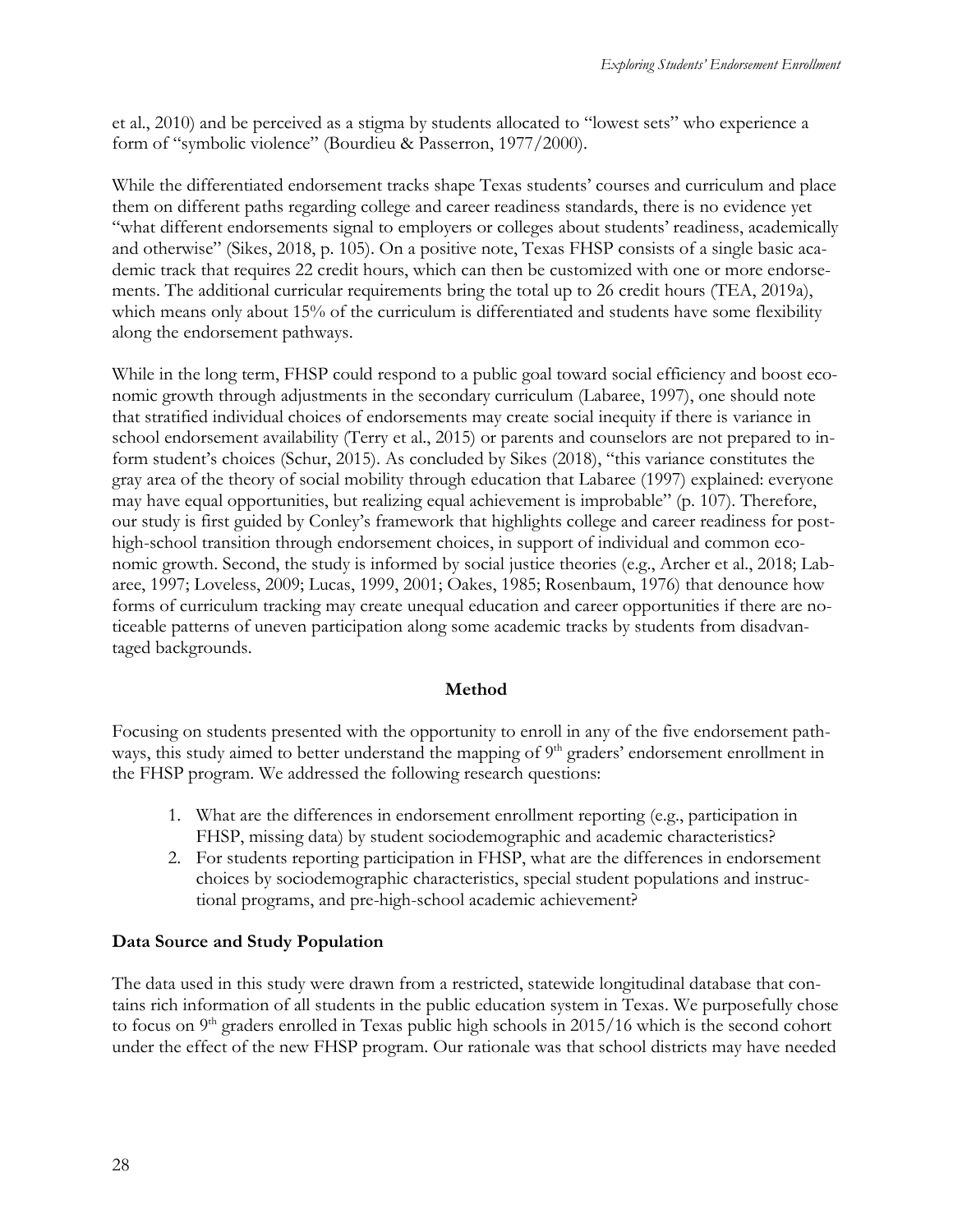time to develop and implement the program, and to properly collect and report the data<sup>3</sup>. We further narrowed our selection to those who had a unique student ID and complete endorsement records, which represent about 95% of the entire cohort. We used both enrollment and achievement data for these students and created a dataset that consists of student characteristics, pre-high-school preparedness, endorsement enrollment, and school district characteristics.

There was an important school-related restriction in selecting the study population for the endorsement analysis. Although FHSP is a Texas-wide graduation program, in its early stage of implementation, some school districts struggled and failed to offer students all five-endorsement options (Terry et al., 2015). As a result, not all students had equal access to all endorsement options, so enrollment may not reflect student's first choice in districts with limited endorsement offerings. To control for this access issue and to better understand what students would have chosen if all offerings were available, we selected only school districts in which all five endorsements were presented. While we recognize the importance to learn more about the characteristics of the districts that experienced challenges to implementing all five endorsements and of the students who had to make endorsement choices under these circumstances, we limit our study to examining endorsement enrollment of students who had access to all endorsements within their school districts. Although this approach constitutes a limitation by not considering institutional characteristics that may reduce student access, restricting the 9<sup>th</sup> graders to the student population enrolled in school districts that offered all five endorsements allows us to use enrollment in an endorsement as a proxy of choice and likely an indicator of  $9<sup>th</sup>$  graders' future career interests, as intended by the HB 5 legislation (TEA, 2019a).

In total, 365,041 students, who represented 85.2% of the 2015/16 cohort, enrolled in the selected school districts. As shown in the Appendix, even in districts that offered a complete palette of endorsements, about 5% of student records have missing endorsement data. Although these records could not be included in the analysis of endorsement choices, we briefly examined the profiles of students with missing data. The study population with available endorsement data was further reduced to 346,742, which represented about 81% of the cohort of 9<sup>th</sup> graders enrolled in Texas public schools in 2015/16. The Appendix presents more details on missing endorsement data and student characteristics comparing the selected research study population and the initial 2015/16 cohort. Although differences are not notable, the study population has a slight academic and socio-demographic advantage.

## **Variables and Measurements**

Endorsement enrollments are the key variables in the study. As students can enroll in more than one endorsement, we used five dichotomous variables describing enrollment in each of the five areas (Yes=1; No=0 indicates no endorsement choice, even if a student will graduate under FHSP).

The definition of student characteristics follows the Public Education Information Management System (PEIMS) standard reporting (e.g., TEA, 2016). Independent variables included sociodemographic variables (i.e., gender, race/ethnicity, economically disadvantaged<sup>4</sup>, immigrant), indicators of

<sup>&</sup>lt;sup>3</sup> Based on our initial data examination, the endorsement information was more complete for the second cohort than for the first cohort (fewer missing cases). Although it is likely that some students joined the program later during high school, our interest for this paper was about the immediate response of school districts and students.

<sup>4</sup> Economically disadvantaged = Students qualified for free or reduced-price lunches for the best six months during the preceding federal fiscal year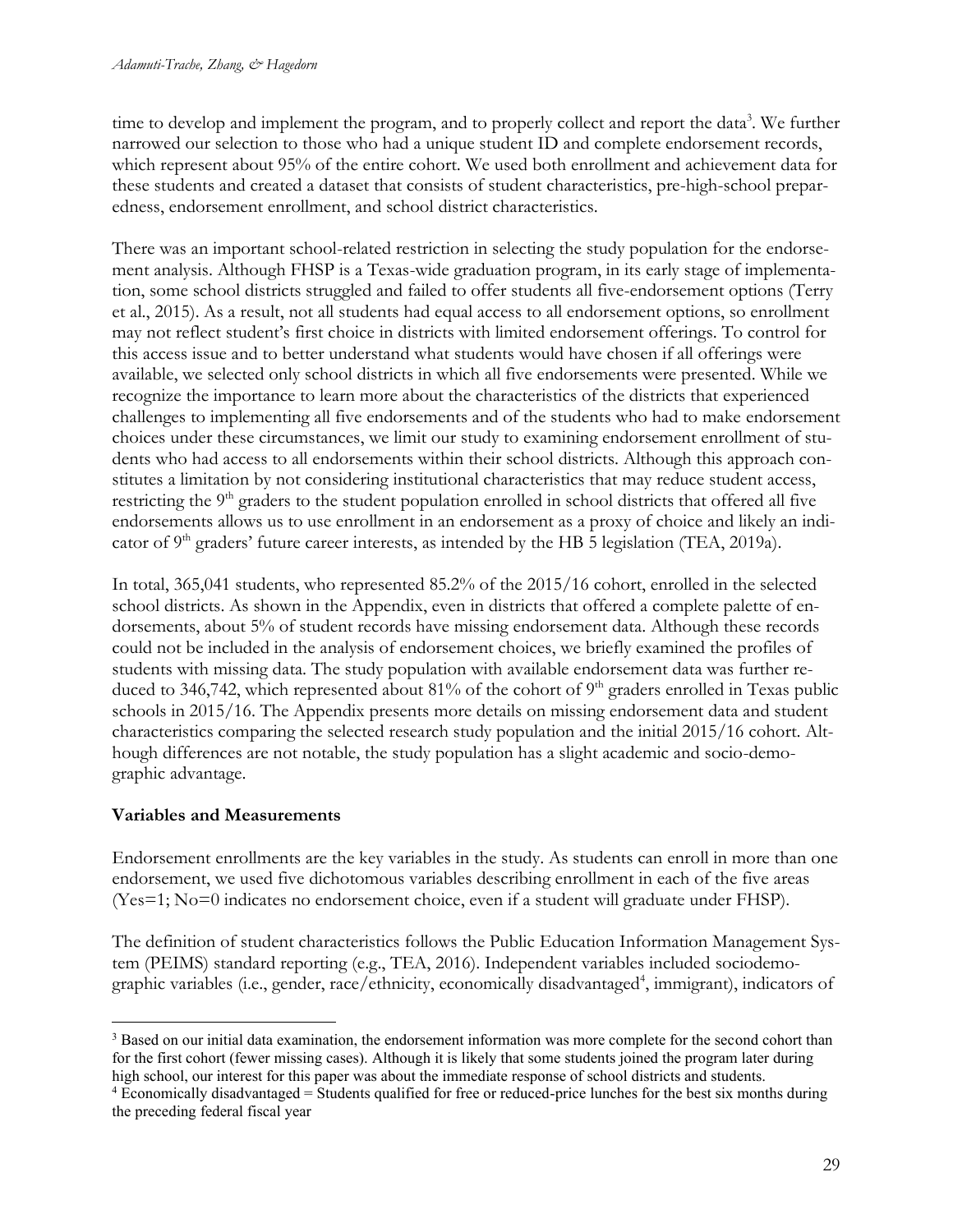special student populations and instructional programs (i.e., special education, gifted, at-risk<sup>5</sup>, limited English proficiency [LEP], English as a second language [ESL], and CTE), and pre-high-school achievement. We used dichotomous variables for gender, immigrant status, economically disadvantaged, special education, gifted and at-risk status. Students' race/ethnicity was coded into six groups: Asian, African American, Hispanic, Indigenous People (i.e., American Indian, Alaska Native, Pacific Islander, Native Hawaiian), Multiracial, and White. To better indicate the needs and actual support received by students with LEP, we combined LEP and ESL into a single variable with three categories: a) neither need nor support for English improvement (LEP=0, ESL=0); b) LEPs with no ESL support (LEP=1, ESL=0); c) LEPs who received ESL support (LEP=1, ESL=1). As expected, non-LEP students were not enrolled in ESL programs. Finally, CTE included three categories: a) no CTE enrollment; b) enrollment in some CTE courses; c) coherent sequence of CTE courses.

Variables concerning pre-high-school academic preparedness were primarily measured by student performance in standardized grade 8 tests. The *State of Texas Assessments of Academic Readiness* (*STAAR*) program, which was implemented in Spring 2012, offers annual assessments in various subjects for students in different grades. In grade 8, students are required to take STAAR tests in reading, social studies, mathematics, and science. In high school, students take the end-of-course (EOC) assessments for English I, English II, Algebra I, Biology, and U.S. History. However, students who are on accelerated academic paths may take some of these tests earlier. For instance, students can take grade 8 STAAR tests in grade 7 or take Algebra I in grade 8. To account for these pathways, during our data screening and preparation, we explored more than one year of data to create an achievement file for the study population. For instance, we found approximately 6% of the students who took their grade 8 STAAR tests in all subjects in grade 7. In addition, we found that about 9% of the students took the STAAR EOC Algebra I exam (normally taken in grade 9), without having to take the grade 8 STAAR math test.

All STAAR and EOC tests were graded on three levels of academic performance<sup>6</sup>: Level I (unsatisfactory, recommended), Level II (satisfactory, recommended), and Level III (advanced), which is the coding we used for Reading, Social Studies and Science. However, we created a new variable Math/Algebra that combined grade 8 Math and Algebra I levels. Since Algebra I has a higher level of difficulty, and some students took both math and algebra exams, we proposed five achievement levels for the new variable. That is, the first three levels were the same as Levels I, II, and III in 8<sup>th</sup> grade Math, unless students took Algebra I and obtained a satisfactory or advanced performance, coded Level IV and Level V, respectively.

## **Analytical Procedure**

Since the study uses the entire population of Texas  $9<sup>th</sup>$  graders who had the opportunity to enroll in any of the five endorsements in their school districts, we are not bound to inferential statistics that rely on a sample to infer to a population. Rather, the main objective of the study is to provide

 $5$  At-risk = Students who meet the criteria for one or more of the 13 indicators established by the PEIMS data standards (TEC §29.081(d)).

<sup>6</sup> We used the 'Recommended Satisfactory Level' as a measure of performance because it indicates whether a student met grade level expectations, and it matches the 'Meets Grade Level' indicator used since 2016/17. Since the 2015/16 STAAR state reports are based on 'Phase-in Satisfactory Levels' of performance with cut-off scores adjusted yearly, we caution the reader that our performance level results are not comparable with state reports data. Also, since 'Recommended satisfactory levels' have higher cut-off scores, we believe they are more relevant to college and career readiness standards.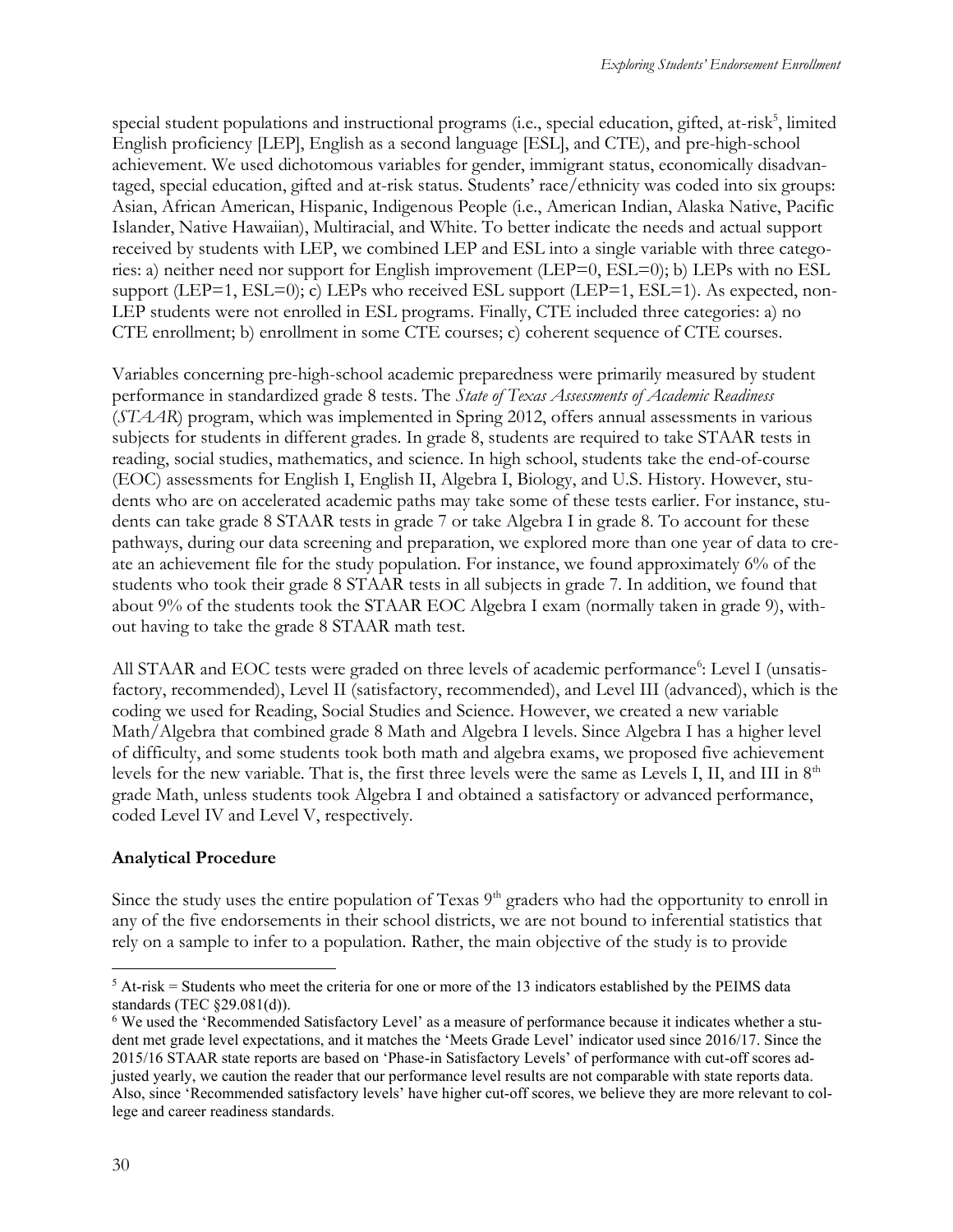descriptive statistics of the endorsement enrollments mapping by sociodemographic characteristics, indicators of special student populations and instructional programs, and pre-high-school academic achievement. Analyses were conducted in SPSS 26.

#### **Results**

First, the study explored endorsement enrollment reporting to help elucidate policy implementation issues of the new FHSP program. Second, the mapping of endorsement choices by student characteristics helps to discuss student choices and concerns of equity and inclusion.

## **Endorsement Enrollment Reporting: Student Profiles**

The descriptive statistics indicate that, among the 9<sup>th</sup> graders enrolled in school districts that offered all five endorsements, approximately 5.0% ( $n = 18,299$ ) had missing endorsement information<sup>7</sup>, 3.2% (*n* = 11,700) chose no endorsement in grade 9 even if they are expected to graduate under the FHSP program<sup>8</sup>, and 91.8% ( $n = 335,042$ ) selected at least one endorsement. Thus, we first examined if any differences exist among these three categories of students (see Table 1). Since all students were enrolled in school districts that offered all five endorsements, we hypothesize that differences in endorsement enrollments, if any, may be related to systemic inequities inherent to the system as suggested by social justice theorists (e.g., Archer et al., 2018; Labaree, 1997; Loveless, 2009; Lucas, 1999, 2001) rather than operational reporting issues within districts. As a matter of fact, students with no endorsement are deprived of educational opportunities created through the FHSP program.

Table 1 shows clear disparities in student distributions among the three groups in the FHSP cohort: those with missing endorsement data, no endorsement selected in Grade 9, and at least one endorsement. The missing data and no endorsement groups have higher percentages of African American and Hispanic, economically disadvantaged, LEP/ESL, special education, and at-risk students. These groups also had higher percentages of students with incomplete grade 8 academic records, as reflected in their higher percentages of cases with missing information on STAAR exams. About onethird and one-quarter of students with missing data or no endorsement, respectively, had missing grade 8 STAAR information, which could be the result of higher student mobility during the academic year that hinders data collection and reporting. This suggests an accumulation of instructional disadvantage over time, which could reduce the likelihood of academic progress and success of these students. However, these two groups who demonstrated signs of academic challenges, did not appear to take advantage of the CTE program that supports vocational education (Rosenbaum, 2001; Symonds et al., 2011). For instance, only 13% of students with no endorsement were enrolled in a coherent CTE sequence.

<sup>7</sup> Missing endorsement data may correspond to students who do not graduate under FHSP, if they started high school before 2014/15 (Texas Education Agency, 2019b) or they received special education or related services.

<sup>&</sup>lt;sup>8</sup> No endorsement choice may indicate delayed enrollment or being approved for FHSP graduation without earning an endorsement (TAC §74.11) if parents signed endorsement opt-out agreements.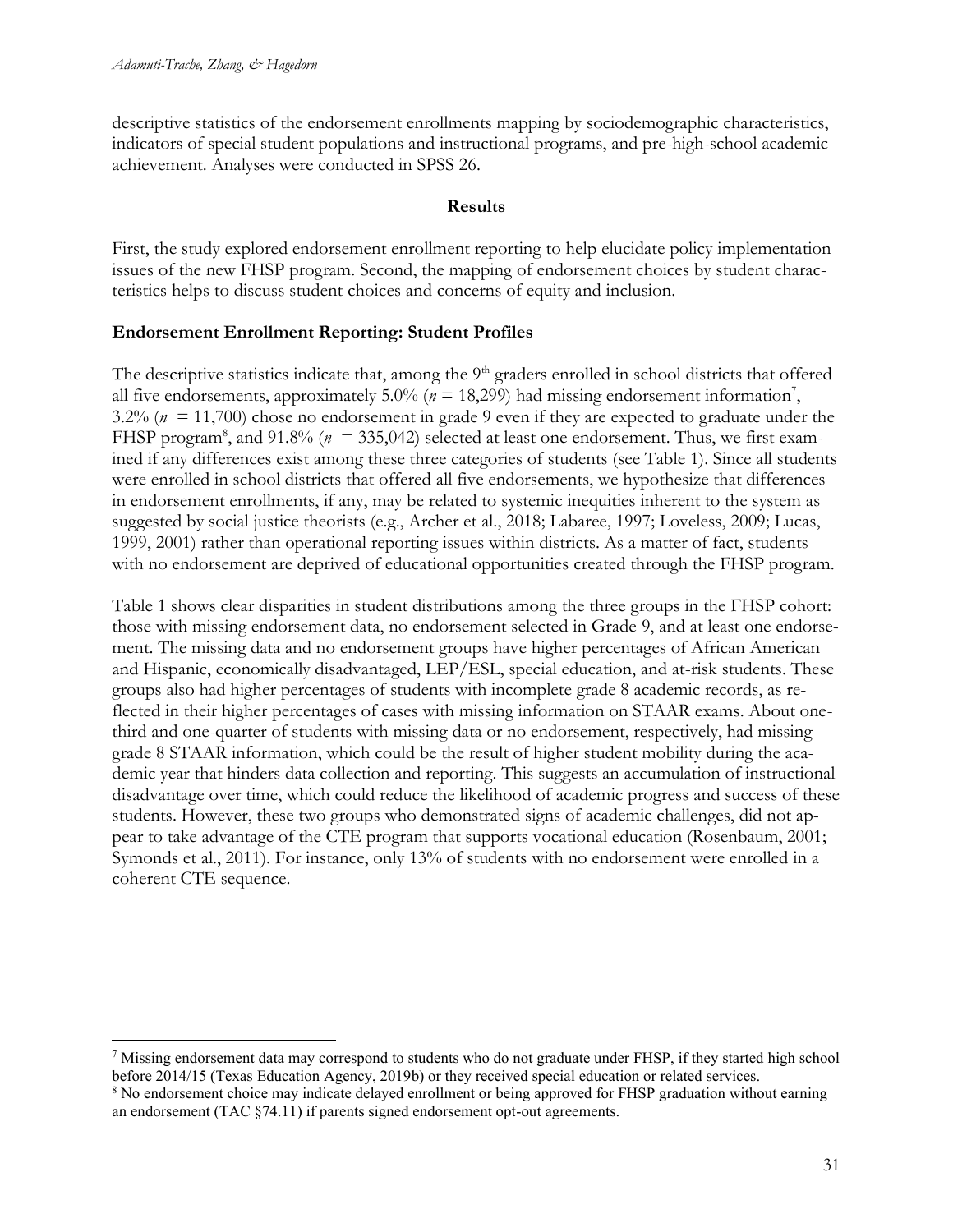## **Table 1**

|  |  | Endorsement Enrollment Reporting by Student Characteristics (column %) |  |
|--|--|------------------------------------------------------------------------|--|
|  |  |                                                                        |  |

| $m$ <i> senson <math>\Box</math></i> nominally $\Omega$ portung by Senson Senson and $\Omega$ |                                          | FHSP study population $(n=346,742)$ |                                                |  |  |
|-----------------------------------------------------------------------------------------------|------------------------------------------|-------------------------------------|------------------------------------------------|--|--|
|                                                                                               | Missing en-<br>dorsement<br>$(n=18,299)$ | No endorsement<br>$(n=11,700)$      | At least one en-<br>dorsement<br>$(n=335,042)$ |  |  |
| Gender                                                                                        |                                          |                                     |                                                |  |  |
| Female                                                                                        | 41.9                                     | 45.5                                | 48.3                                           |  |  |
| Male                                                                                          | 59.1                                     | 54.5                                | 51.7                                           |  |  |
| Race/Ethnicity                                                                                |                                          |                                     |                                                |  |  |
| Asian                                                                                         | 1.1                                      | 4.4                                 | 4.2                                            |  |  |
| African American                                                                              | 19.6                                     | 20.5                                | 12.8                                           |  |  |
| Hispanic                                                                                      | 62.4                                     | 56.4                                | 52.4                                           |  |  |
| Indigenous                                                                                    | 0.6                                      | $1.0\,$                             | 0.5                                            |  |  |
| Multiracial                                                                                   | 1.3                                      | 1.4                                 | 2.1                                            |  |  |
| White                                                                                         | 15.0                                     | 16.3                                | 28.2                                           |  |  |
| <b>Economically Disadvantaged</b>                                                             | 71.9                                     | 68.9                                | 55.2                                           |  |  |
| Immigrants                                                                                    | 3.6                                      | 5.1                                 | 2.2                                            |  |  |
| LEP/ESL Status                                                                                |                                          |                                     |                                                |  |  |
| No LEP/No ESL                                                                                 | 82.1                                     | 77.0                                | 86.8                                           |  |  |
| LEP/No ESL                                                                                    | 3.1                                      | 4.2                                 | 3.6                                            |  |  |
| LEP/ESL                                                                                       | 14.8                                     | 18.7                                | 9.6                                            |  |  |
| Special Education                                                                             | 16.0                                     | 17.1                                | 8.5                                            |  |  |
| Gifted                                                                                        | 4.1                                      | 5.6                                 | 9.6                                            |  |  |
| At-risk                                                                                       | 77.0                                     | 66.5                                | 52.8                                           |  |  |
| <b>CTE</b>                                                                                    |                                          |                                     |                                                |  |  |
| No CTE                                                                                        | 41.6                                     | 44.0                                | 35.7                                           |  |  |
| Some CTE                                                                                      | 29.3                                     | 43.4                                | 32.1                                           |  |  |
| Coherent CTE                                                                                  | 29.1                                     | 12.6                                | 32.2                                           |  |  |
| Reading                                                                                       |                                          |                                     |                                                |  |  |
| Level I                                                                                       | 51.7                                     | 53.4                                | 54.3                                           |  |  |
| Level II                                                                                      | 9.3                                      | 12.1                                | 18.2                                           |  |  |
| Level III                                                                                     | 7.1                                      | 10.1                                | 19.7                                           |  |  |
| Missing                                                                                       | 32.0                                     | 24.2                                | 7.8                                            |  |  |
| Social Studies                                                                                |                                          |                                     |                                                |  |  |
| Level I                                                                                       | 60.6                                     | 63.7                                | 69.9                                           |  |  |
| Level II                                                                                      | 4.5                                      | 6.9                                 | 12.4                                           |  |  |
| Level III                                                                                     | 2.8                                      | 5.0                                 | 10.1                                           |  |  |
| Missing                                                                                       | 32.1                                     | 24.4                                | 7.6                                            |  |  |
| Science                                                                                       |                                          |                                     |                                                |  |  |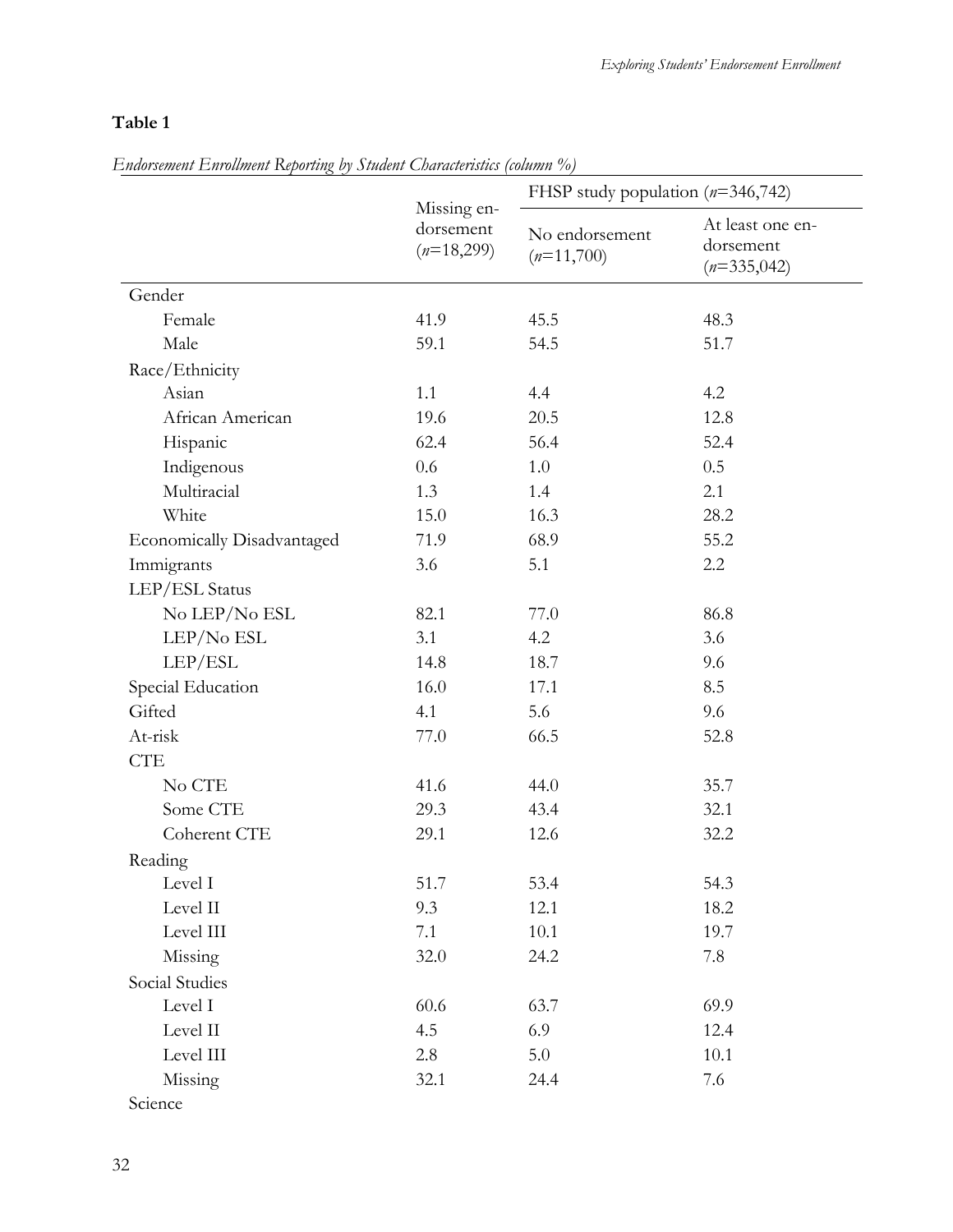#### *Adamuti-Trache, Zhang, & Hagedorn*

| Level I      | 56.1 | 57.9 | 59.9 |  |
|--------------|------|------|------|--|
| Level II     | 7.3  | 10.4 | 18.0 |  |
| Level III    | 4.4  | 7.5  | 14.6 |  |
| Missing      | 32.1 | 24.3 | 7.6  |  |
| Math/Algebra |      |      |      |  |
| Level I      | 52.0 | 51.4 | 51.3 |  |
| Level II     | 8.6  | 10.8 | 17.4 |  |
| Level III    | 1.2  | 2.1  | 2.7  |  |
| Level IV     | 2.0  | 3.6  | 6.3  |  |
| Level V      | 3.1  | 5.8  | 12.7 |  |
| Missing      | 33.2 | 26.3 | 9.5  |  |

This brief analysis reveals that even in school districts that were able to offer all five endorsements as part of the new FHSP graduation program, not all students benefited of the endorsement initiative designed to increase their college and career readiness, and guide their future career paths. The findings suggest that differences in endorsement enrollment reporting reflect social stratifications that exacerbate inequities in access to educational opportunity. Findings also support the notion that some students accumulate educational disadvantages over time which becomes an impediment to their academic progress and success.

## **Student Endorsement Choices**

The study population consists of 346,742 students who participate in FHSP (i.e., have endorsement data) and are enrolled in school districts in which all five endorsements were offered. In this context, we argue that enrollments in specific endorsements represent students' (or parents') choices<sup>9</sup> likely guided by academic counselors, and could indicate their intentions for future career paths. Most of the students in the study population (84.8%) enrolled in one endorsement, while 9.3%, 2.1%, 0.4% and 0.1% enrolled in two, three, four and five endorsements, respectively. A brief examination of the student population enrolled in more than one endorsement shows an overrepresentation of female students, gifted students, those who are not economically disadvantaged or at-risk, enrollees in coherent CTE programs, students with no LEP problems, and higher achievers in Grade 8. For these groups, data show high percentages enrolled in 3 or 4 endorsements, which suggests students who have some academic advantage are taking a broad range of courses to fulfill several endorsement requirements and to keep options open for both college and career pathways. A small proportion of the 9<sup>th</sup> graders (3.4%) did not enroll in any endorsement by grade 9 (as shown in the previous section).

Overall, the largest group of 9<sup>th</sup> graders enrolled in Multidisciplinary Studies (28.9%), followed by Business & Industry (26.7%), Public Services (23.8%), STEM (16.9%), and Arts & Humanities (15.3%). We present the endorsement choices within each student group identified by

<sup>9</sup> We acknowledge that endorsement enrollments are affected by many student, family, school factors including student academic history that may constrain the choice-making process for some groups of students. Therefore, terms like *choice* or *interest* should be interpreted with caution particularly when adopting a social justice lens that is questioning curricular tracking. However, this terminology that may empower students is used in HB 5 legislation and other documents available to students and parents (TEA, 2019a), so we used it cautiously in this study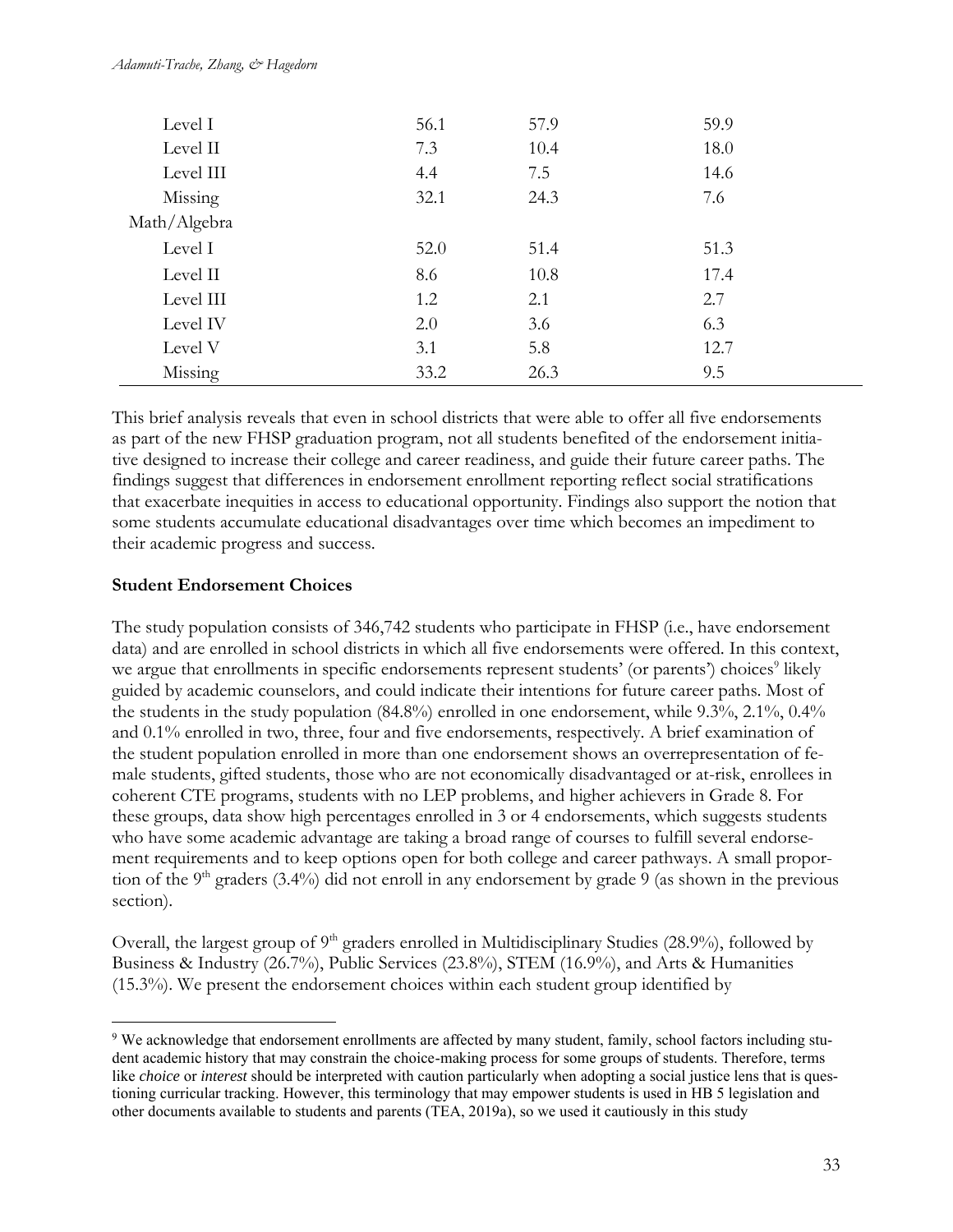sociodemographic characteristics (Table 2), membership of special student populations and instructional programs (Table 3), and pre high-school achievement levels (Table 4).

## **Student Sociodemographic Characteristics**

Table 2 shows the percentages of students enrolled in each endorsement by various student characteristics; the following section highlights the main findings for each characteristic. For instance, we may ask: what percentage of female students in the study population enrolled in each of the five endorsements? Are these percentages different for male students?

## **Table 2**

|                       | $\boldsymbol{n}$ | <b>STEM</b> | <b>Business</b><br>& Indus-<br>try | Public<br>Services | Arts<br>& Humani-<br>ties | Multidisci-<br>plinary |
|-----------------------|------------------|-------------|------------------------------------|--------------------|---------------------------|------------------------|
| Gender                |                  |             |                                    |                    |                           |                        |
| Female                | 167,136          | 12.5        | 19.2                               | 32.9               | 19.6                      | 28.8                   |
| Male                  | 179,606          | 20.9        | 33.7                               | 15.4               | 11.3                      | 29.0                   |
| Race/Ethnicity        |                  |             |                                    |                    |                           |                        |
| Asian                 | 14,708           | 37.1        | 13.4                               | 19.1               | 13.7                      | 35.3                   |
| African American      | 45,366           | 12.4        | 28.2                               | 23.2               | 13.7                      | 27.6                   |
| Hispanic              | 182,018          | 14.7        | 28.3                               | 27.0               | 15.4                      | 24.9                   |
| Indigenous            | 1,925            | 16.0        | 27.7                               | 22.1               | 13.8                      | 25.8                   |
| Multiracial           | 6,243            | 18.6        | 22.8                               | 19.9               | 17.2                      | 34.3                   |
| White                 | 96,482           | 19.9        | 25.2                               | 19.1               | 16.0                      | 35.8                   |
| Economic Disadvantage |                  |             |                                    |                    |                           |                        |
| Yes                   | 192,935          | 13.4        | 29.4                               | 26.9               | 14.9                      | 24.7                   |
| $\rm No$              | 153,807          | 21.2        | 23.3                               | 20.0               | 15.8                      | 34.2                   |
| Immigrant Status      |                  |             |                                    |                    |                           |                        |
| Immigrants            | 7,841            | 11.3        | 24.1                               | 18.4               | 13.8                      | 34.1                   |
| Non-immigrants        | 338,901          | 17.0        | 26.8                               | 24.0               | 15.3                      | 28.8                   |

*Endorsement Choices by Student Characteristics (row %)* (*n*=346,742)

*Note.* The sum of row percentages is above 100% because students may take more than one endorsement.

**Gender**. Career path intentions and, by extension, endorsement choices are marked by gender differences. Compared to 20.9% of males in the study, only 12.5% of females chose the STEM endorsement. Further, while male students prefer Business & Industry (33.7%), female students prefer Public Services (32.9%). Compared to male students (11.3%), females are also showing a higher preference for Arts & Humanities (19.6%). There are no gender differences in the choice of a Multidisciplinary endorsement.

**Race/ethnicity**. Racial/ethnic differences were also revealed in endorsement enrollments. For instance, STEM is the choice of 37.1% of Asians in contrast to only 12.4% of African American and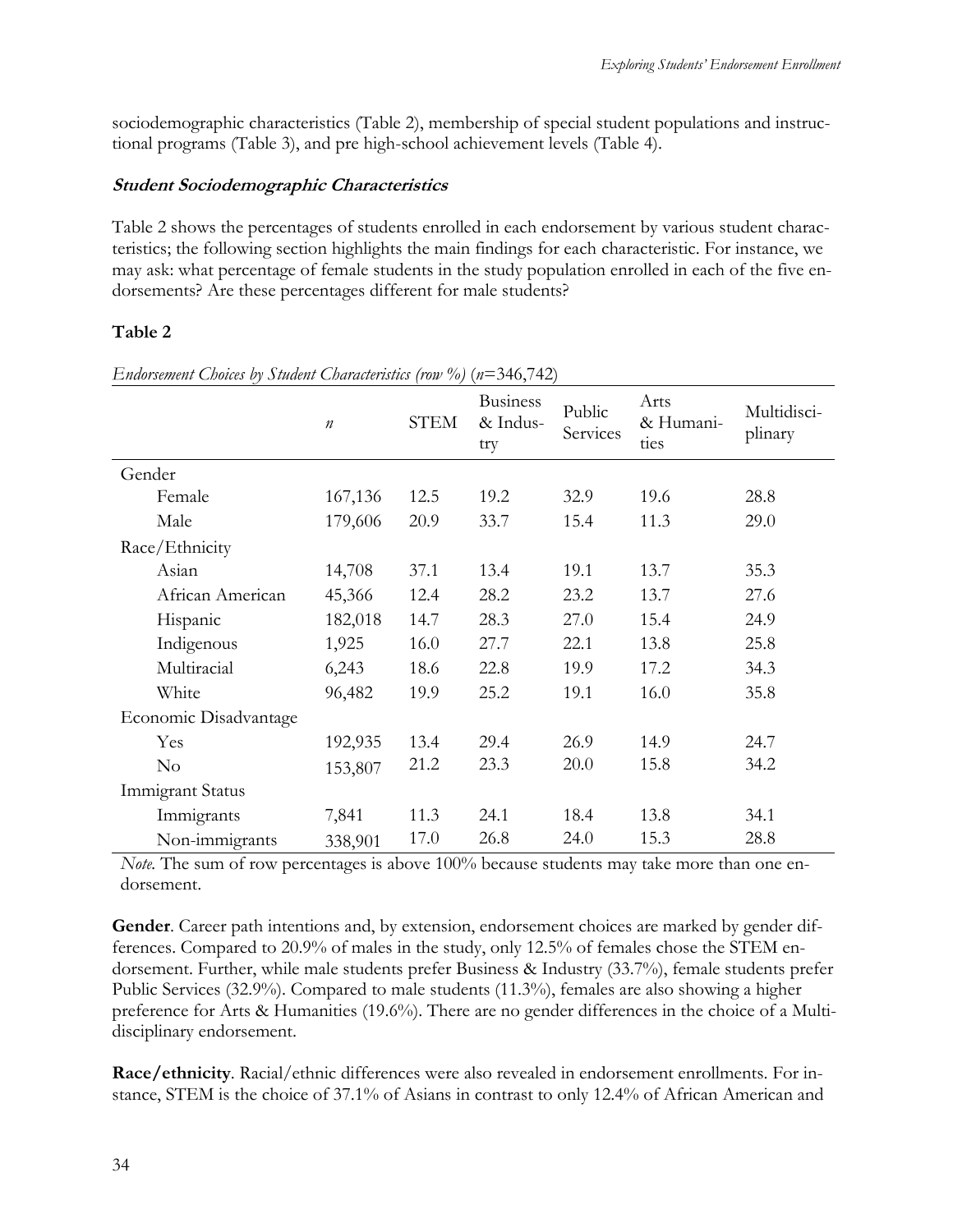14.7% of Hispanic students. Meanwhile, only 13.4% of Asians are enrolled in Business & Industry compared to much higher proportions among all other racial groups. Enrollment in Business & Industry is particularly high among African American (28.2%), Hispanic (28.3%) and Indigenous (27.7%) students, the three racial groups also showing the largest enrollment percentages in Public Services. There is a more balanced participation in Arts & Humanities, racial percentages varying slightly around the average 15.3% for the study population. However, there is more variability in the racial distributions for the Multidisciplinary endorsement, with percentages as low as 24.9% for Hispanics and as high as 35.8% for White students. For many students, the Multidisciplinary endorsement is added to other endorsement choices.

**Economic (Dis)Advantage**. Students on free lunch are identified as economically disadvantaged, and they represent the majority of the study population. Students who were identified as economically disadvantaged are less likely than those who were not to enroll to enroll in STEM (13.4% versus 21.2%) and more likely to choose Business & Industry (29.4% versus 23.3%) or Public Services (26.9% versus 20.0%). They are also less likely to choose a Multidisciplinary endorsement (24.7% versus 34.2%).

**Immigrants**. The immigrant group is very small (2.3% of the study population), but compared to non-immigrants, it shows distinctive endorsement choices for STEM (11.3% versus 17.0%), Public Services (18.4% versus 24.0%), and Multidisciplinary (34.1% versus 28.8%). More than one-third of immigrants chose the Multidisciplinary endorsement, similar to groups like White, Multiracial, and Asian students.

## **Special Student Populations and Instructional Programs**

Table 3 shows the percentages of students enrolled in each endorsement by a special student population or instructional program. For instance, we may ask: what percentage of at-risk students in the study population enrolled in each of the five endorsements? Are these percentages different for students who have not been identified as being at-risk?

## **Table 3**

|                   | $\boldsymbol{n}$ | <b>STEM</b> | <b>Business</b><br>& Indus-<br>try | Public<br>Services | Arts<br>& Humanities | Multidisci-<br>plinary |
|-------------------|------------------|-------------|------------------------------------|--------------------|----------------------|------------------------|
| LEP/ESL Status    |                  |             |                                    |                    |                      |                        |
| No LEP/No ESL     | 299,773          | 17.6        | 26.1                               | 23.6               | 15.6                 | 29.6                   |
| LEP/No ESL        | 12,585           | 15.6        | 29.6                               | 27.5               | 14.5                 | 22.3                   |
| LEP/ESL           | 34,384           | 10.6        | 30.7                               | 24.8               | 13.2                 | 25.0                   |
| Special Education |                  |             |                                    |                    |                      |                        |
| Yes               | 30,465           | 7.3         | 29.8                               | 19.9               | 13.0                 | 32.0                   |
| No                | 316,277          | 17.8        | 26.4                               | 24,2               | 15.5                 | 28.6                   |
| Gifted            |                  |             |                                    |                    |                      |                        |
| Yes               | 32,672           | 33.8        | 18.0                               | 18.9               | 18.3                 | 32.6                   |
| $\rm No$          | 314,070          | 15.1        | 27.6                               | 24.3               | 15.0                 | 28.5                   |
| At-risk           |                  |             |                                    |                    |                      |                        |

*Endorsement Choices by Special Population and Instructional Programs (row %)* ( $n=346,742$ )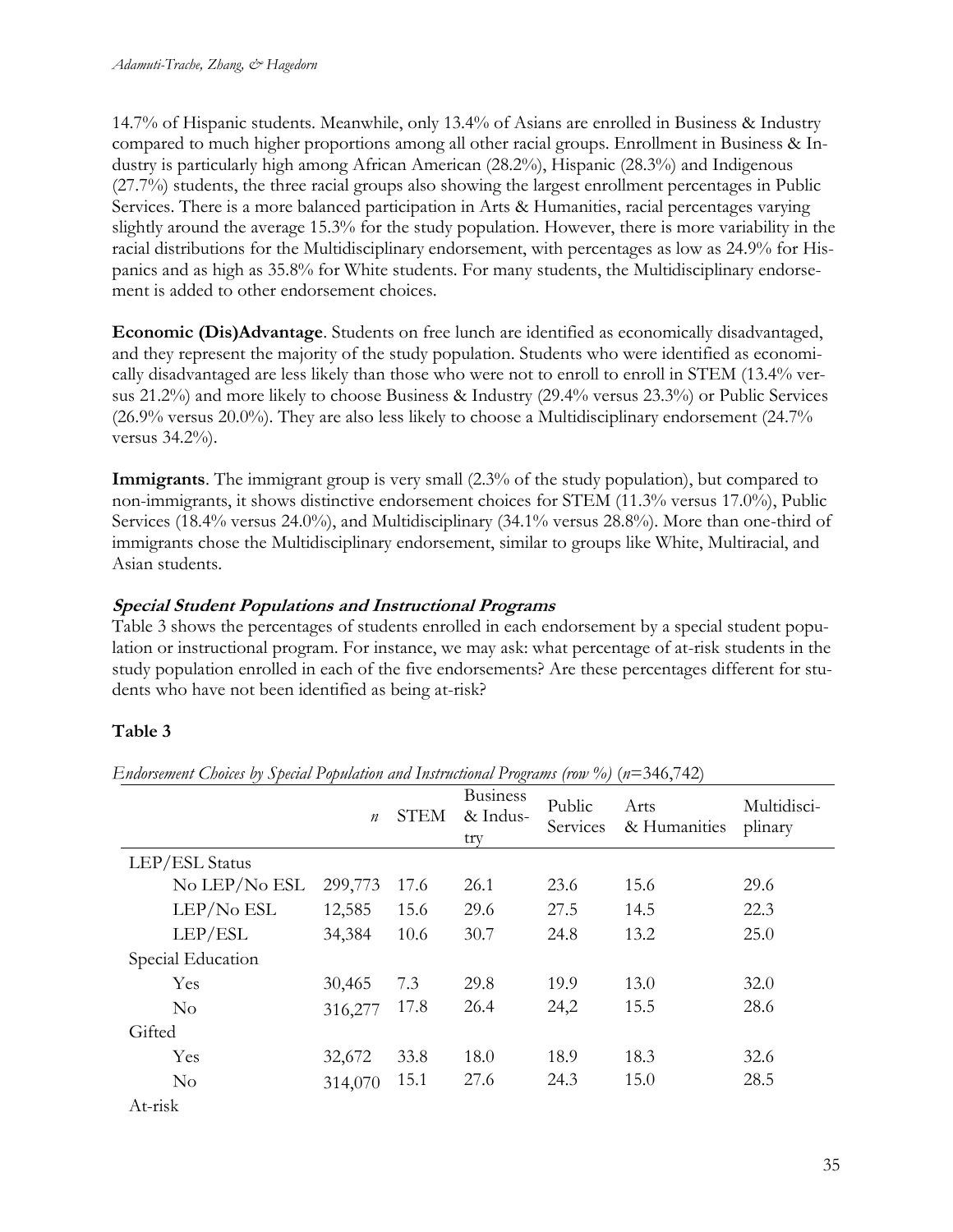| Yes            | 184,646 10.9 | 31.0           | 25.5 | 14.1 | 26.1 |
|----------------|--------------|----------------|------|------|------|
| N <sub>0</sub> | 162,096 23.7 | 21.8           | 21.9 | 16.7 | 32.1 |
| CTE            |              |                |      |      |      |
| No CTE         | 124,853 17.0 | 16.4           | 18.2 | 22.3 | 36.7 |
| Some CTE       | 112,678      | 27.2<br>- 16.6 | 23.2 | 12.6 | 27.4 |
| Coherent CTE   | 109,211 16.9 | 37.9           | 31.0 | 10.1 | 21.5 |

*Note.* Sum of row percentages are above 100% because students may take more than one endorsement.

**LEP/ESL Indicator**. The three groups identified by Limited English Proficiency status and/or using ESL services are quite different with respect to endorsement choices. The lowest STEM participation is found among the LEP/ESL students (10.6%), consistent with the result obtained for immigrants, most likely LEP/ESL students (Council of Chief State School Officers, 2018). This group shows, however, the highest participation in Business & Industry (30.7%) followed by Multidisciplinary (25.0%) and Public Services (24.8%). In contrast, the NoLEP/NoESL group has higher enrollment in STEM (17.6%), Arts & Humanities (15.6%), and Multidisciplinary (29.6%).

**Special Education**. Students receiving special education services represent about 8.8% of the study population. This group shows the lowest participation in STEM (7.3%) and has higher participation in Multidisciplinary (32.0%) and Business & Industry (29.8%) endorsements.

**Gifted**. Meanwhile, gifted students represent about 9.4% of the study population. They are overrepresented in STEM (33.8%), Multidisciplinary (32.6%), and Arts & Humanities (18.3%), and underrepresented in Business & Industry and Public Services endorsements.

**At-risk**. The at-risk group represents over 50% of the study population with distinctively different endorsement profiles than students not being at-risk. Their participation in STEM is as low as 10.9%, followed by Arts & Humanities (14.1%), Public Services (25.5%), and Multidisciplinary (26.1%). At-risk students show the highest participation (31.0%) in Business & Industry.

**CTE**. Career and Technical Education is a key strategy in achieving college and career readiness goals. In Texas, the program provides a coherent CTE sequence of courses, or students can take some CTE courses at their choice or none. Table 3 clearly shows the Coherent CTE sequences, which are the most structured, are designed to serve Business & Industry (37.9%) and Public Services (31.0%), which suggests these two endorsements are more oriented toward applied education. Students enrolled in Coherent CTE sequences may also choose the Multidisciplinary (21.5%) and STEM endorsements (16.9%). A similar but less pronounced enrollment pattern is observed among students taking some CTE courses who chose Business & Industry (27.2%), Multidisciplinary (27.4%), as well as Public Services (23.2%) and STEM (16.6%) endorsements. On the contrary, students who did not take any CTE courses, have highest participation in the Multidisciplinary endorsement (36.7%), being followed by Arts & Humanities (22.3%), Public Services (18.2%), and STEM (17.0%). The 'No-CTE' group has lowest participation in Business & Industry (16.4%).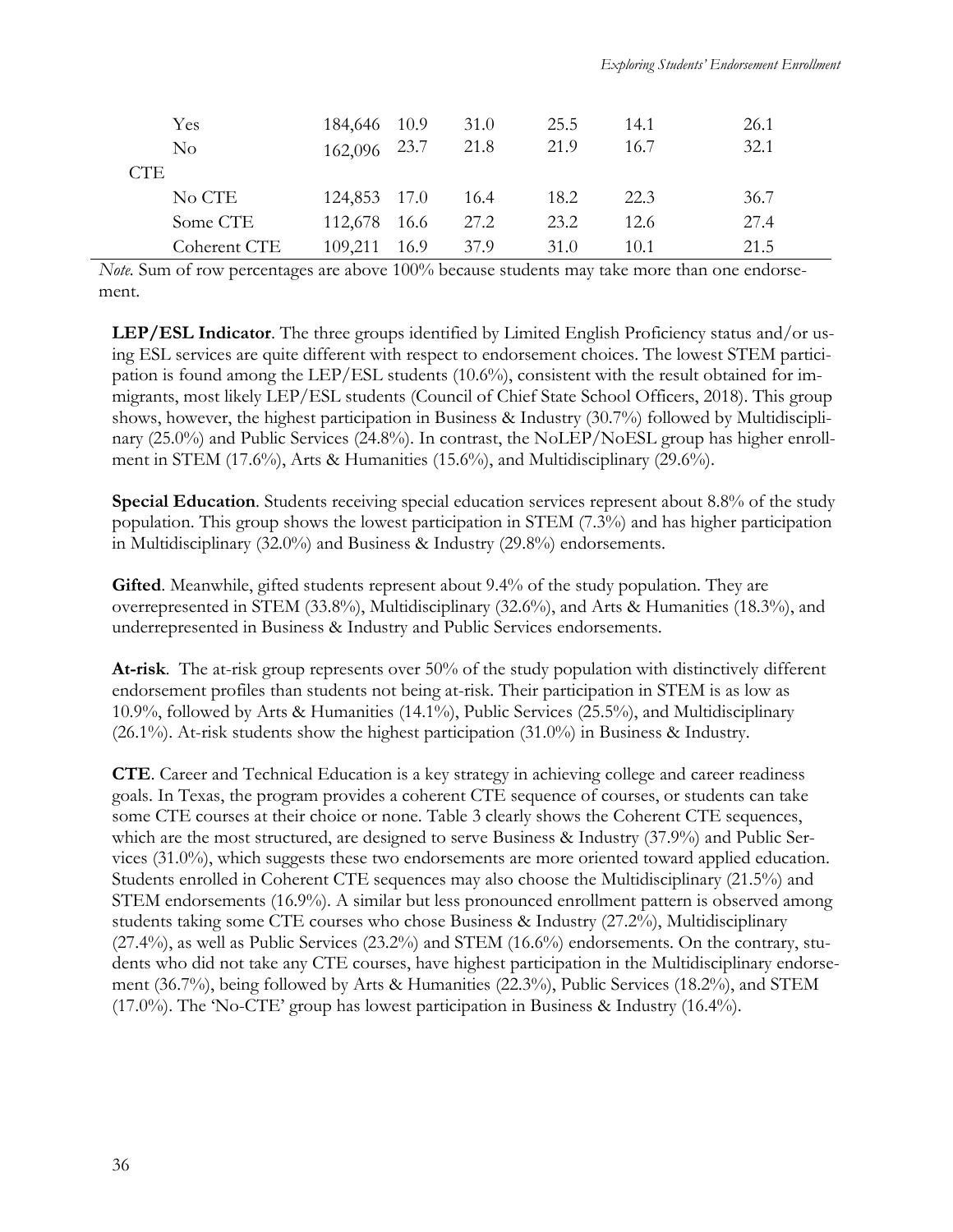## **Pre-High-School Academic Performance**

Table 4 shows the percentages of students enrolled in each endorsement by academic performance levels in the four Grade 8 STAAR subjects. For instance, we may ask: what percentage of students performing at the highest Level III in Grade 8 Reading enrolled in each of the five endorsements in Grade 9? Are these percentages different for students with other performance levels in reading?

## **Table 4**

|                             | $\boldsymbol{n}$ | <b>STEM</b> | <b>Business</b><br>& Indus-<br>try | Public<br>Services | Arts<br>& Hu-<br>manities | Multidis-<br>ciplinary |
|-----------------------------|------------------|-------------|------------------------------------|--------------------|---------------------------|------------------------|
| Reading <sup>a</sup>        |                  |             |                                    |                    |                           |                        |
| Level I                     | 188,119          | 11.8        | 31.4                               | 26.2               | 14.4                      | 25.6                   |
| Level II                    | 62,379           | 20.0        | 25.0                               | 23.9               | 16.4                      | 29.3                   |
| Level III                   | 67,143           | 30.1        | 18.1                               | 20.3               | 18.1                      | 33.5                   |
| Missing                     | 29,101           | 12.2        | 20.1                               | 16.9               | 12.1                      | 38.9                   |
| Social Studies <sup>a</sup> |                  |             |                                    |                    |                           |                        |
| Level I                     | 241,664          | 12.8        | 29.7                               | 26.3               | 15.1                      | 26.4                   |
| Level II                    | 42,339           | 26.7        | 22.3                               | 20.5               | 17.0                      | 31.2                   |
| Level III                   | 34,512           | 37.6        | 16.5                               | 16.1               | 17.2                      | 35.4                   |
| Missing                     | 28,227           | 11.7        | 20.1                               | 16.7               | 12.1                      | 38.8                   |
| Science <sup>a</sup>        |                  |             |                                    |                    |                           |                        |
| Level I                     | 207,401          | 11.1        | 30.5                               | 26.7               | 15.0                      | 26.4                   |
| Level II                    | 61,417           | 22.7        | 24.4                               | 22.7               | 16.8                      | 29.5                   |
| Level III                   | 49,755           | 36.6        | 17.5                               | 17.2               | 16.6                      | 32.8                   |
| Missing                     | 28,169           | 11.8        | 20.0                               | 16.8               | 12.2                      | 38.7                   |
| Math/Algebra <sup>b</sup>   |                  |             |                                    |                    |                           |                        |
| Level I                     | 177,873          | 9.7         | 31.6                               | 26.3               | 14.6                      | 26.0                   |
| Level II                    | 59,467           | 16.5        | 26.4                               | 24.7               | 16.2                      | 28.3                   |
| Level III                   | 9,455            | 27.9        | 18.9                               | 18.2               | 14.8                      | 33.2                   |
| Level IV                    | 21,666           | 28.0        | 21.7                               | 23.0               | 17.5                      | 30.6                   |
| Level V                     | 43,279           | 39.7        | 15.7                               | 18.4               | 16.7                      | 33.9                   |
| Missing                     | 35,002           | 15.6        | 21.2                               | 18.6               | 14.2                      | 36.6                   |

*Endorsement Choices by Grade 8 STAAR Performance Levels <sup>a</sup> (row %)* (*n*=346,742)

*Note.* Sum of row percentages are above 100% because students may take more than one endorsement.

<sup>a</sup> Reading, Social Studies, and Science, Level I - Unsatisfactory (Recommended); Level II - Satisfactory (Recommended); Level III - Advanced

<sup>b</sup> Math/algebra, Level I - Unsatisfactory (Recommended) Math; Level II - Satisfactory (Recommended) Math; Level III- Advanced Level Math; Level IV- Satisfactory (Recommended) Algebra I; Level V- Advanced Algebra I.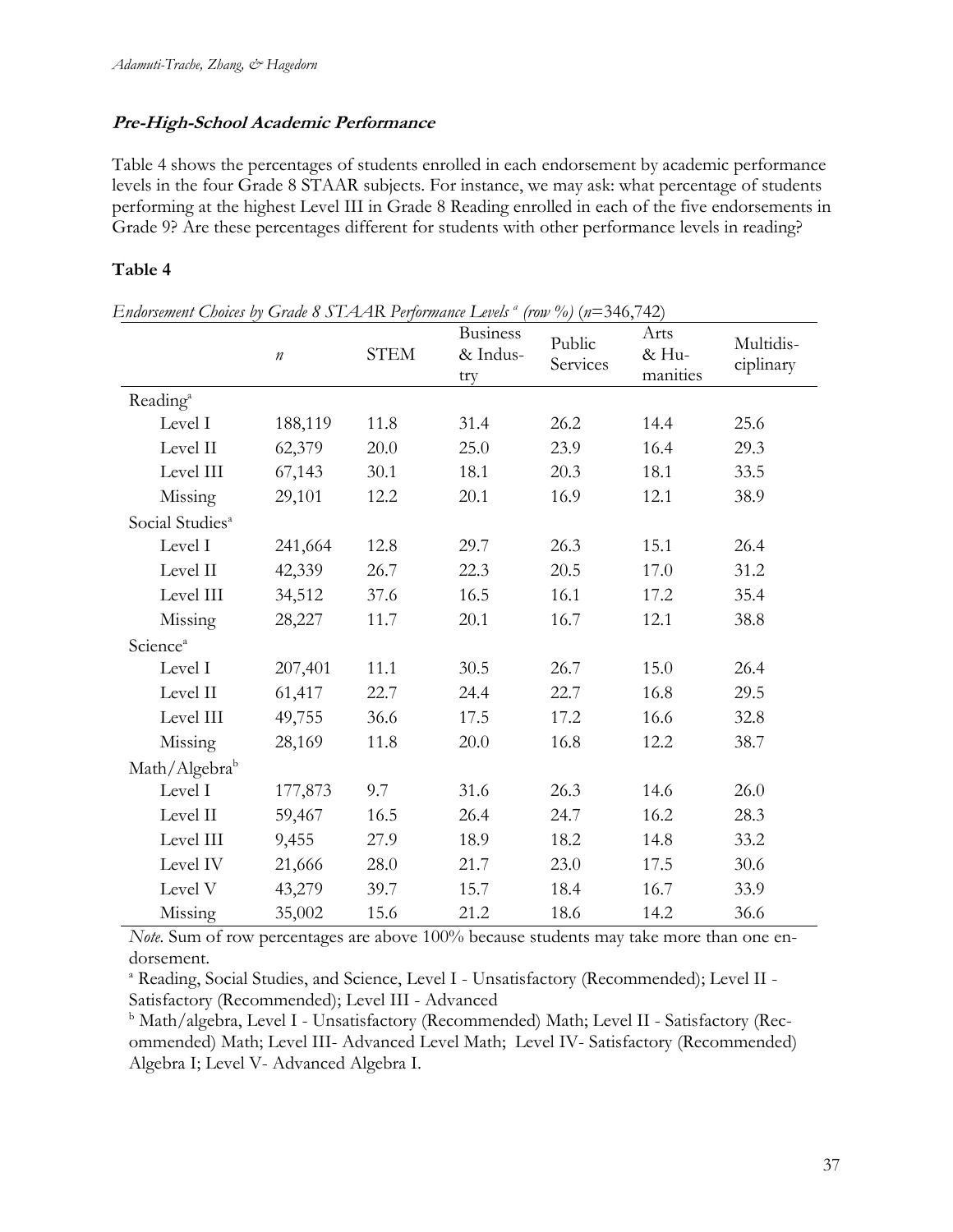**Reading**. When comparing endorsement enrollment percentages by the three levels of Reading performance, noticeable gradients for STEM, Arts & Humanities, and Multidisciplinary show that higher reading performance is associated with higher participation in these three endorsements. Thus, 30.1%, 18.1%, and 33.5% of the most proficient readers enroll in STEM, Arts & Humanities, and Multidisciplinary, respectively. On the contrary, Table 4 shows that for Business & Industry and Public Services, higher reading performance is associated with lower participation in these two endorsements. Only 18.1% and 20.3% of the most proficient readers enrolled in Business & Industry and Public Services, respectively. Even more, 31.4% and 26.2% of the poorest readers enrolled in these two endorsements, which suggests students who experience academic difficulties are choosing these endorsements. Students with missing information in Grade 8 STAAR Reading, who are likely to have fallen off track, are significantly overrepresented in the general Multidisciplinary endorsement.

**Social Studies**. A similar pattern of association between endorsement enrollment and performance is observed for Social Studies. For STEM, Arts & Humanities, and Multidisciplinary endorsements, higher performance in Social Studies is associated with higher participation in these three endorsements. Thus, 37.6%, 17.2%, and 35.4% of the highest achievers enroll in STEM, Arts & Humanities, and Multidisciplinary, respectively. On the contrary, Table 4 shows that for Business & Industry and Public Services, higher performance in Social Studies is associated with lower participation. Only 16.5% and 16.1% of the highest achievers enrolled in Business & Industry and Public Services, respectively, while 29.7% and 26.3% of the poor achievers enrolled in these two endorsements. Similar to the trend for pre-high school reading levels, students with missing information in Grade 8 Social Studies overrepresented in the Multidisciplinary endorsement.

**Science**. The achievement-endorsement association patterns continue for Grade 8 Science. High science performance is associated with increased participation in STEM, Arts & Humanities, and Multidisciplinary endorsements. Thus, 36.6%, 16.6%, and 32.8% of the highest achievers in science enrolled in STEM, Arts & Humanities, and Multidisciplinary, respectively. On the contrary, Table 4 shows that for Business & Industry and Public Services, higher performance is associated with lower participation, and only 17.5% and 17.2% of the high achievers enrolled in Business & Industry and Public Services, respectively. Meanwhile, these endorsements enrolled 30.5% and 26.7% of students who achieved Level I in science. In addition, 38.7% of students with missing information in Grade 8 STAAR Science are enrolled in the Multidisciplinary endorsement.

**Math/Algebra**. The achievement-endorsement association patterns previously observed are now very consistent only for the STEM enrollment, with the percentages increasing from 9.7% at Level I to 39.7% at Level V of Math/Algebra achievement. A moderate increase in participation, with slight fluctuations, is also noticeable for the Arts & Humanities and Multidisciplinary endorsements, higher performance being associated with higher participation in these endorsements. On the contrary, Table 4 shows that for Business & Industry and Public Services, higher performance is associated with lower participation. The percentage of Business & Industry enrollment decreased from 31.6% to 15.7% from Level I to Level V Math/Algebra achievement. Similarly, the percentage of Public Services enrollment decreased from 26.3% to 18.4% between Level I to Level V Math/Algebra achievement. Finally, 36.6% of students with missing information in Math/Algebra performance chose the Multidisciplinary endorsement. However, 15.6% of the 'missing data' group enrolled in STEM – a higher enrollment percentage than those from Math/Algebra Level I, which might suggest that missing STAAR information is not always related to low performance.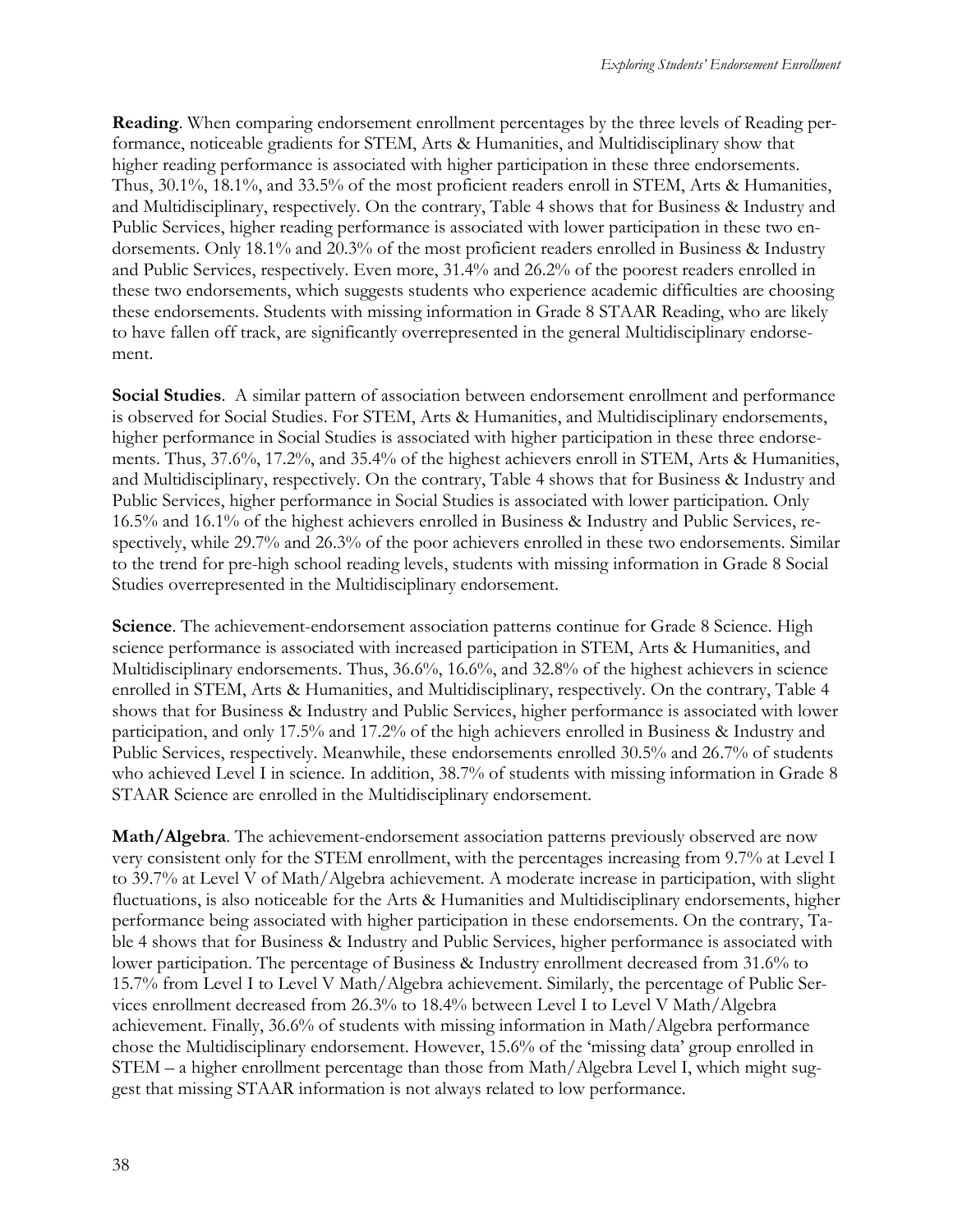#### **Discussion**

Focusing on the 9<sup>th</sup> graders in Texas public secondary education, this paper contributes to research on college and career readiness, an essential step toward workforce development, by examining enrollment in the new endorsement program that is anticipated to shape student educational pathways through high school and beyond. As mentioned in the Method section, by restricting the  $9<sup>th</sup>$  graders cohort to the student population enrolled in school districts that offered all five endorsements in 2015/16, we used endorsement enrollments as a proxy for student choice and intention to explore future career paths. Exploration of careers and preparedness to make future decisions are major goals of the endorsement program, so students should have equal access to this opportunity.

As emphasized by Blume and Zumeta (2014), the attainment of CCR goals requires systemic statewide policy changes in the public school curriculum, so it is commendable that Texas FHSP introduced endorsements to guide students' transition to college and careers. Among other factors, the study investigated the extent to which endorsement choices were related to pre-high-school achievement (Adamuti-Trache & Sweet, 2014; Kao & Thompson, 2003) and participation in CTE (Conley & McGaughi, 2012; Lynch, 2000), key elements in shaping students' academic and career pathways. The study also focused on understanding whether *all* sociodemographic groups and special student populations are equally represented across endorsement pathways as to identify signs of educational stratification (Kao & Thompson, 2003; Labaree, 1997; Lucas, 1999, 2001). Unfortunately, results based on the second year of program implementation reveal an endorsement enrollment mapping dominated by sociodemographic and academic differences that raise equity and inclusion concerns.

Our findings show a clear divide in endorsement choices by academic achievement in Grade 8. The high achievers (i.e., those who received a Level II or higher) in all four subjects (i.e., reading, social studies, science, and math/algebra) are more likely to enroll in STEM; high achievers in reading and social studies also tend to choose Arts & Humanities. However, low achievement in Grade 8 is consistently associated with the more applied-oriented endorsements such as Business & Industry and Public Services, which suggests that the college-career divide may occur during middle school or earlier, and a key difference is academic preparedness (Barnes et al., 2010; Conley & McGaughi, 2012). Similarly, students taking CTE courses are less likely to enroll in Arts & Humanities and Multidisciplinary Studies, and more likely to choose STEM, Business & Industry, and Public Services, areas in which CTE offerings are available.

The study identified the students enrolled in academic-oriented endorsements (e.g., STEM and Arts & Humanities) that reflect a preference toward academic curriculum and college education destinations (Barnes et al., 2010; Becher & Trowler, 2001; Conley, 2007). For instance, males, Asian, high SES, and gifted students are likely to choose the STEM endorsement; female, gifted, and students with no CTE preparation are likely to choose Arts & Humanities. Gender differences in STEM versus Arts endorsements are aligned with course-taking patterns and career interests documented in the literature (Adamuti-Trache & Sweet, 2014; Sadler et al., 2012).

Meanwhile, the rise of CTE courses and integration with some Texas endorsements (i.e., Business & Industry, Public Services and to some extent STEM) reflect the success of the 2006 Carl Perkins Career and Technical Education Act that revitalized vocational education by allocating federal funding for the improvement of both secondary and postsecondary CTE programs across the nation. This response addresses Abrassart and Wolter's (2020) concern that the "image deficit of vocational training" held by students and parents is associated with perceived lower educational requirements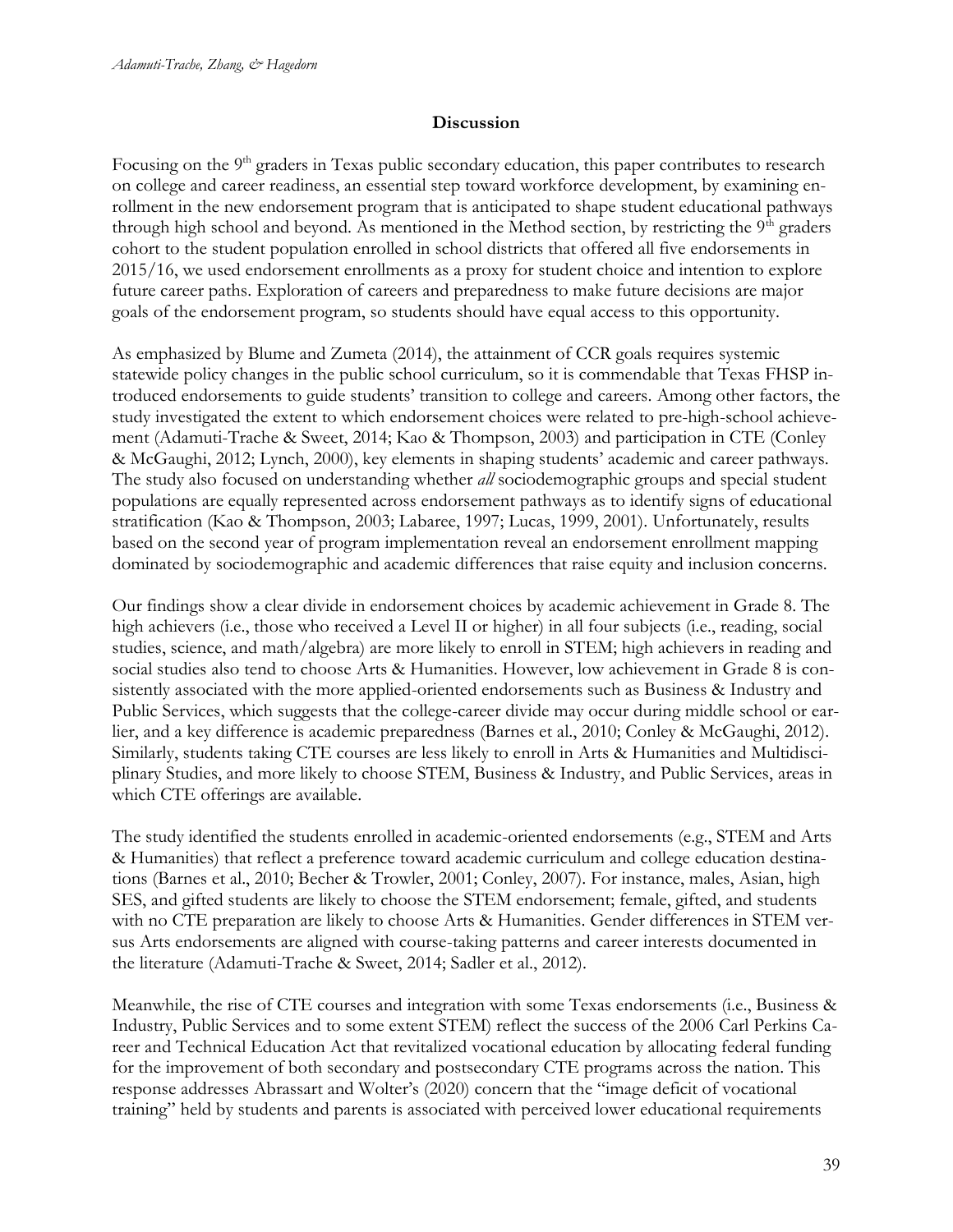(e.g., average years of education); the authors suggest the expansion of the career programs at the postsecondary level could improve the perceived social prestige of the related occupations. The College and Career Readiness framework (Conley, 2010, 2012) takes an integrative approach to academic and applied (vocational) preparation during high school, without stigmatizing the latter. STEM endorsement curriculum (TEA, 2019a) includes CTE courses, and according to our findings, 16.9% of STEM students took Coherent CTE sequences and 16.6% took some CTE courses. The STEM endorsement is probably the best example of integrating academic and applied preparation during high school.

However, study findings also show that enrollment in Business & Industry is more likely to be the choice of at-risk, economically disadvantaged, and ESL students, while female, Hispanic, African American, and economically disadvantaged students tend to enroll in Public Services. Sociodemographic groups enrolled in the applied-oriented endorsements are most often identified with students underrepresented in 4-year universities. However, their early orientation toward vocational education should not be stigmatized as a demeaning option (Meer, 2005). As discussed by Lynch  $(2000)$ , CTE in the 21<sup>st</sup> century high schools should focus on career planning that prepares graduates for both workplace and continuing postsecondary education, thus rejecting the elitist view that "any formal context of education for work is not appropriate for students aspiring to a four-year college or university" (Lynch, 2000, p. 157).

Equity in student counseling and guidance to endorsement pathways matching student interests and potential is important, particularly for minority and low-income students (Cumpton & Giani, 2014; Terry et al., 2015). Successful implementation of the new FHSP requires well-trained counselors who can offer support to traditionally disadvantaged students by adopting strength-based counseling approaches that focus on positive youth development (e.g., Galassi & Akos, 2007). Counselors should also ensure that all students receive unbiased advice as required by the American School Counselor Association ethical standards (ASCA, 2018).

Since endorsements reflect subject-specific preparation sequences that align with a college major or career pathway and ostensibly offer greater student curriculum choice and flexibility, the opportunity to develop one's career interest and skills through early planning and engagement align to principles of social and economic efficiency (Labaree, 1997). The new FHSP program is expected to impact students' long-term achievement and success, as previous research found evidence that early educational planning is positively associated with educational attainment (Callan et al., 2006; Clausen, 1991; Conley, 2010, 2012). Unfortunately, our study showed that not all students participated in the endorsement program at the beginning of their high school education, while some students fall off the track during their transition to high school<sup>10</sup>. These students were more likely to be minority students, LEP/ESL students, special education and at-risk students, and economically disadvantaged for whom the opportunity gaps are systemically widening (Reardon, 2011). Thus, Sikes (2018) asserts that the endorsement plan is not intended for all students to be "college *and* career ready," but "only one or the other to best— or most 'efficiently'—suit the anticipated needs of the Texas economy" (p. 107). As a result, students who cannot take advantage of available instructional opportunities for a variety of reasons are limiting their chance to achieve social mobility through education (Iannelli, 2016).

 $10$  Students who did not claim an endorsement at  $9<sup>th</sup>$  grade may still graduate with an endorsement, but will likely experience delays. Even if missing information could be related to data reporting issues, the systemic patterns of cumulative educational disadvantage for some (same) groups should raise social equity concerns.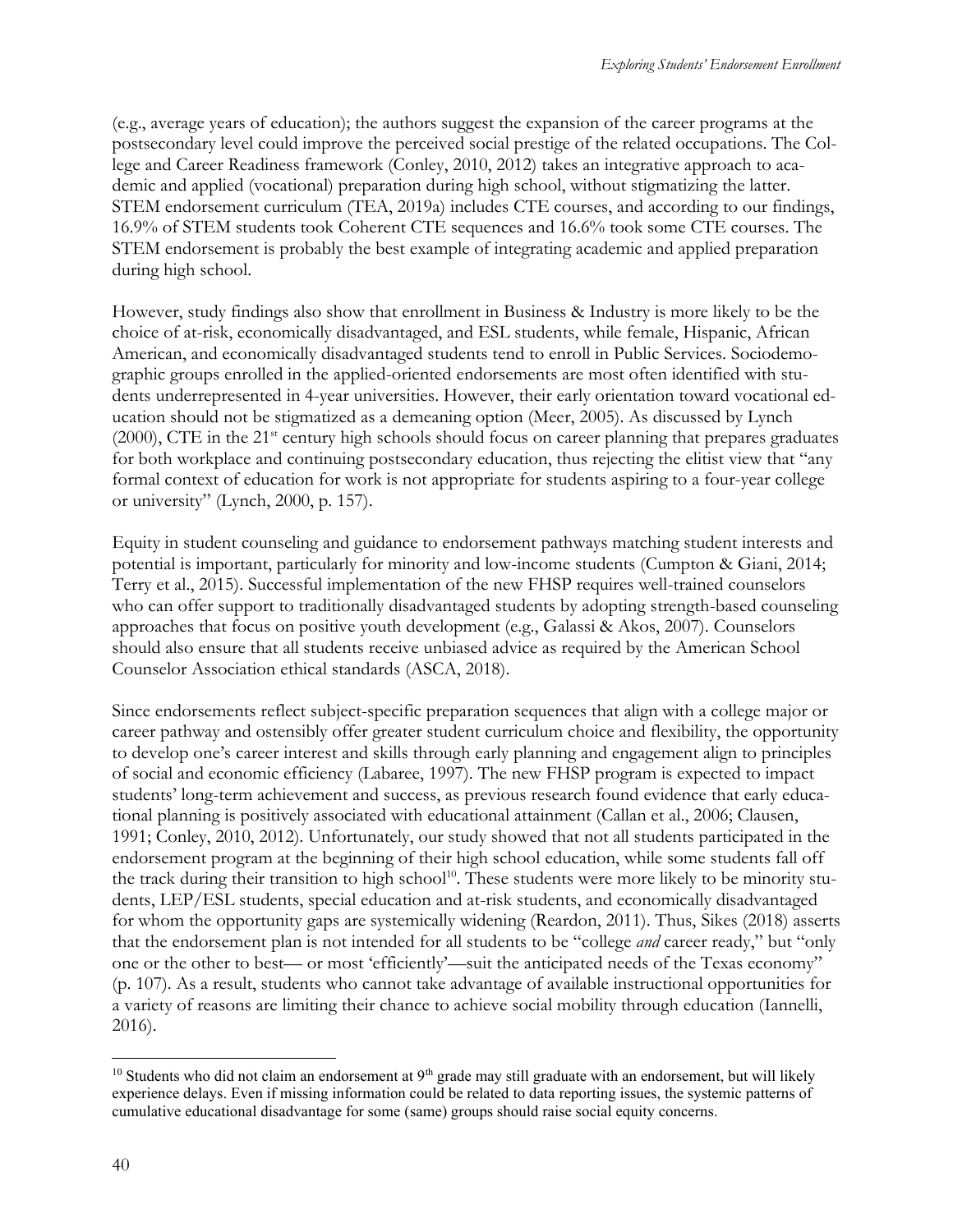Research focused on educational equity calls for state accountability policies to improve systems and eliminate inequities in educational opportunities "perpetuated through differential access to a highquality curriculum that focuses on critical thinking skills and prepares students for college and careers" (Learning Policy Institute, 2017, p. 1). This request aligns with the federal government's emphasis on raising standards for all students (U.S. Department of Education, 2010). Although the endorsement program appears to create an instructional environment that promotes college and career readiness goals in Texas high schools, we question whether the presence of social stratification in the endorsement pathways (i.e., both participation and choice) resembles a form of setting/tracking and should raise equity and inclusion concerns (Labaree, 1997; Lucas, 1999, 2001; Sikes, 2018). The mapping of 9<sup>th</sup> graders' endorsement enrollment in the FHSP program indicates that the divide between academic-oriented and applied endorsements is marked by differences in student sociodemographic and academic characteristics which is a sign of social stratification that reproduces educational inequality. Therefore, our study identifies disparities in enrollments that limit access to the opportunities inherent in the endorsement policies and may have long term effects on social mobility.

By highlighting the presence of social stratification in endorsement enrollments at the beginning of high school, we only ask whether some form of college and career readiness planning process should start much earlier or more resources should be devoted to its implementation. Our study shows that about 20% of Texas 9<sup>th</sup> graders may have had limited endorsement choices, so it supports findings of Terry et al.'s (2015) report that identified a complexity of ongoing issues affecting the implementation of FHSP, such as lack of state guidance, lack of counselors, struggle to recruit CTE teachers and industry partners, staffing shortage for popular endorsements, challenge with curriculum sequencing, etc. Although most school districts show satisfaction with the intent of House Bill 5 policy and relevance for increasing students' college and career readiness, school administrators and policymakers should not forget the students who are missing this educational opportunity.

## **Conclusion**

The study findings are valuable to educators and administrators in schools and postsecondary institutions to understand issues of course and assessment alignments in K-16 education, and could support evidence-based decisions on state policy and funding priorities. It could help advisors develop detailed guidelines on endorsement choices for parents and students, and better inform state legislators and other policymakers on developing policies and programs that ensure high school students' preparedness for postsecondary education and the workforce.

The results of this study provide policymakers and school administrators with baseline information on the implementation of FHSP in the State of Texas. However, we acknowledge that only the examination of long-term effects of endorsement choices (e.g., postsecondary participation, choice of field of study or vocational careers, labor market outcomes) through future analysis of Texas 9<sup>th</sup> graders' pathways could shed light on potential social stratification effects maintained by the endorsement program. Only a longitudinal study on students' actual educational and career pathways could answer the question of whether some endorsements give long-term 'advantage' to students (i.e., depending on the social and economic contexts, and how advantage is measured). This paper is the first in a series of research studies following a cohort of Texas 9<sup>th</sup> graders as they progress to enter into postsecondary education and the workforce.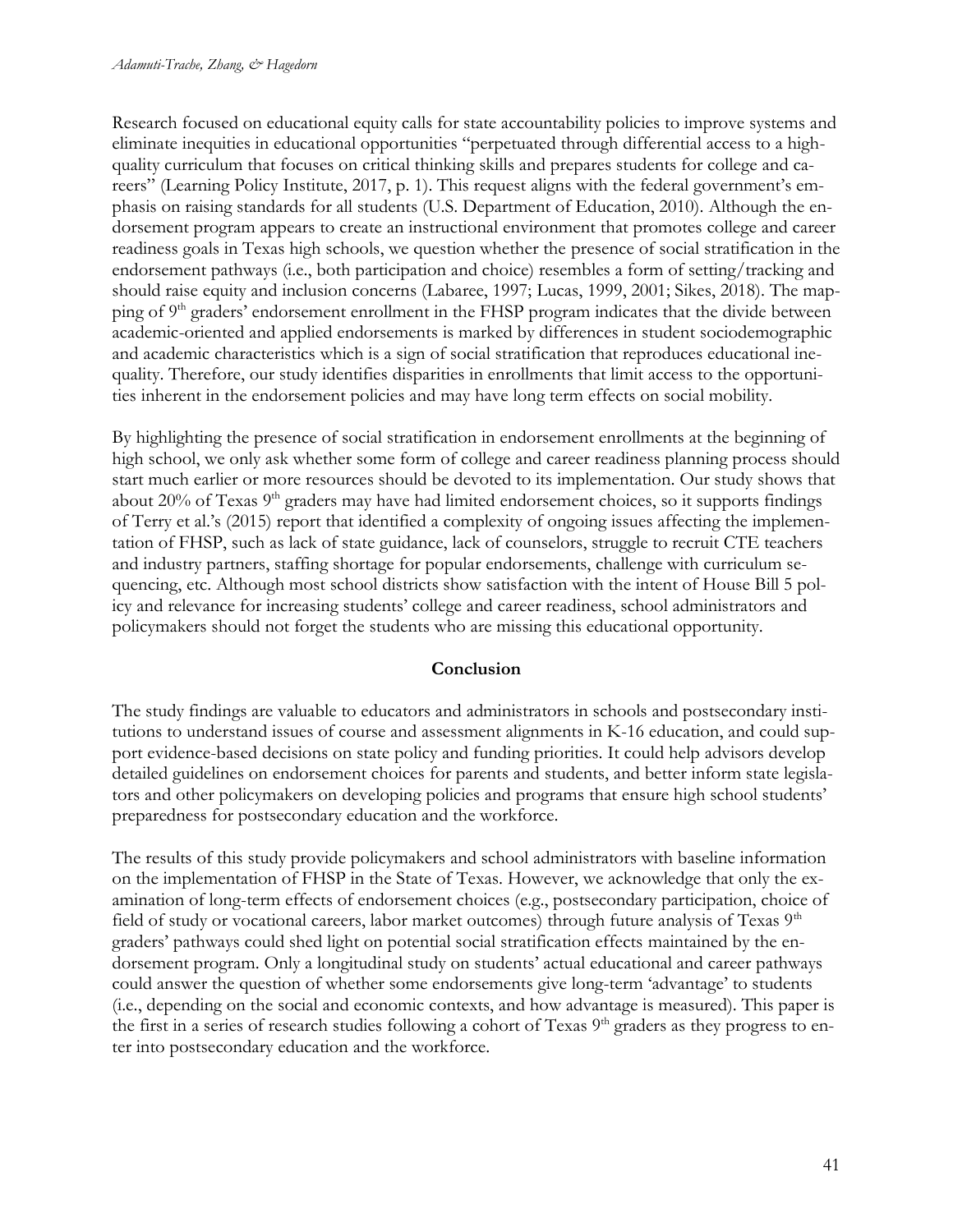In addition, we acknowledge that school- and district-level data should be explicitly included to fully understand the cross-level interactions among student-, school-, and district-level variables. This will help identify any institutional barriers that may add to the systemic academic and social disadvantage experienced by some groups of students while navigating the new FHSP graduation program.

 $\overline{\phantom{a}}$ 

**Maria Adamuti-Trache** is a Professor in the Department of Educational Leadership and Policy Studies at the University of Texas at Arlington. Her research focuses on equity issues in education and the workforce, pathways to STEM education and occupations, college and career readiness, labor market outcomes for college graduates, international students, socioeconomic integration of highly educated immigrants. Email: mtrache@uta.edu

**Yi Leaf Zhang** is an Associate Professor in the Department of Educational Leadership and Policy Studies at the University of Texas at Arlington. Her research focuses on college preparedness, college access, student transition, and student success. Her research topics include students' educational pathways, community colleges as gateways to STEM education, and international students' adjustment in two- and four-year institutions. Zhang is currently an editorial board member of *the Community College Journal of Research and Practice (CCJRP)* and an associate editor of the *Journal of International Students (JIS).* Email: lyzhang@uta.edu

**Linda Serra Hagedorn** is Professor Emeritus at Iowa State University. She is a prominent researcher in the area of community college student success and international education with over 200 publications and presentations. She has been a consultant with the Achieving the Dream initiative since its inception in 2004. Dr. Hagedorn has held leadership positions with ASHE, AERA-Division J, the Southeastern Association for Community college Research (SACCR), Council for the Study of Community Colleges (CSCC) and the Iowa Academy of Education.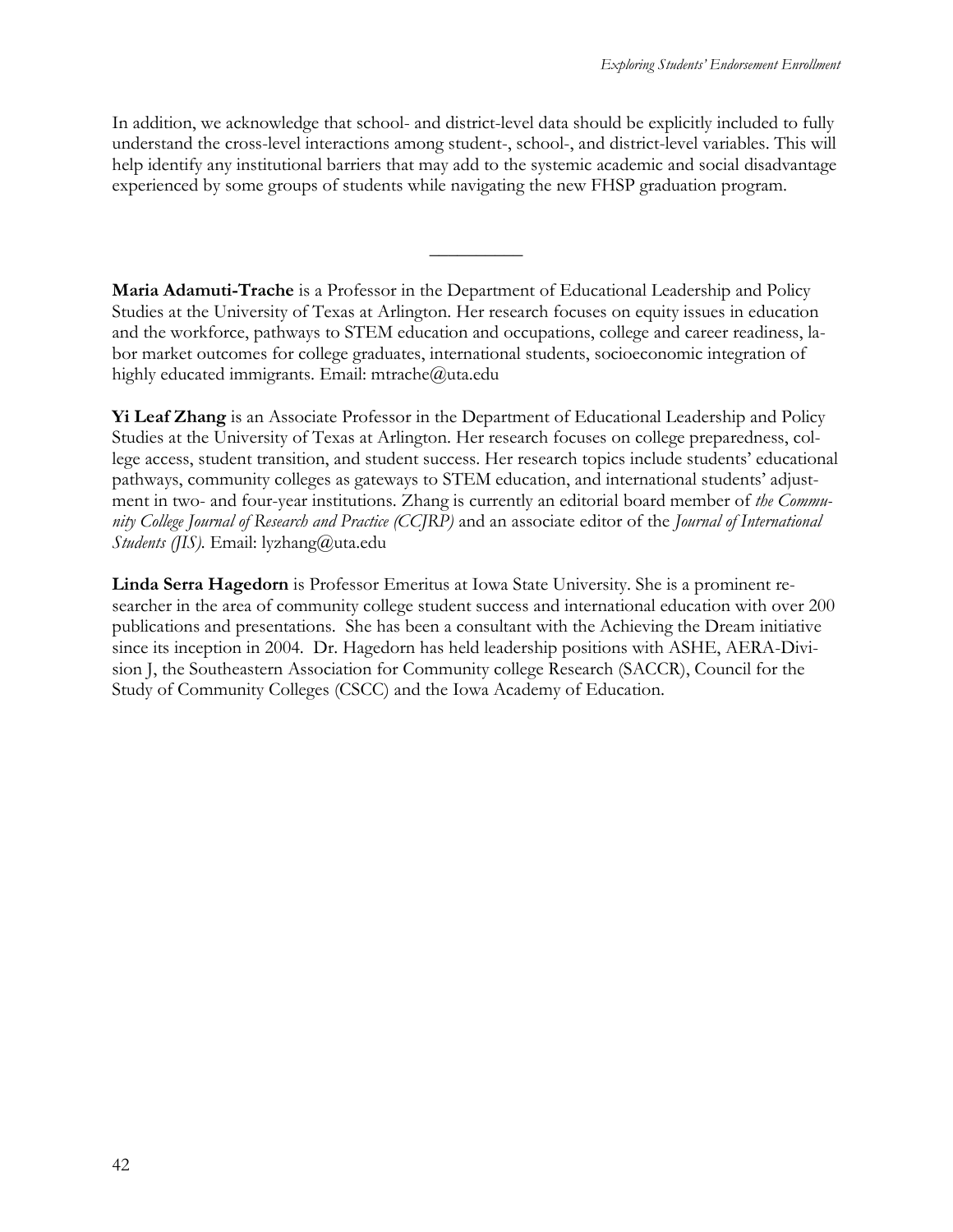#### **References**

- Abrassart, A. & Wolter, S. C, (2020). Investigating the image deficit of vocational education and training: Occupational prestige ranking depending on the educational requirements and the skill content of occupations. *Journal of European Social Policy, 30*(2), 221-236.
- Adamuti-Trache, M. & Sweet, R. (2014). Science, technology, engineering and math readiness: Ethno-linguistic and gender differences in high-school course selection patterns. *International Journal of Science Education, 36*(4), 610-634.<https://doi.org/10.1080/09500693.2013.819453>
- Adamuti-Trache, M. & Andres, L. (2008). Embarking on and persisting in scientific fields of study: Cultural capital, gender and curriculum along the science pipeline. *International Journal of Science Education, 30*(12), 1557-1584.<https://doi.org/10.1080/09500690701324208>
- Adelman, C. (1999). *Answers in the tool box. Academic intensity, attendance patterns, and bachelor's degree attainment.* <https://files.eric.ed.gov/fulltext/ED431363.pdf>
- Adelman, C. (2006). *The toolbox revisited: Paths to degree completion from high school through college*. <https://www2.ed.gov/rschstat/research/pubs/toolboxrevisit/toolbox.pdf>
- American School Counselor Association (2018). *The school counselor and equity for all students.*  [https://www.schoolcounselor.org/asca/media/asca/PositionStatements/ PS\\_Equity.pdf](https://www.schoolcounselor.org/asca/media/asca/PositionStatements/%20PS_Equity.pdf)
- Archer, L., Francis, B., Miller, S., Taylor, B., Tereshchenko, A., Mazenod, A., Pepper, D., & Travers, M.C. (2018). The symbolic violence of setting: A Bourdieusian analysis of mixed methods data on secondary students' views about setting. *British Educational Research Journal, 44*(1), 119- 140.<https://doi.org/10.1002/berj.3321>
- Barger, K., Murray, R. & Smith, J. (2011). *State college and career readiness initiatives: Statewide transitional courses for college readiness.* [https://www.sreb.org/sites/ main/files/file-attach](https://www.sreb.org/sites/%20main/files/file-attachments/11e03_trans_crs_sum.pdf?1475793478)ments/11e03 trans crs sum.pdf?1475793478
- Barnes, W., Slate, J., & Rojas-LeBouef, A. (2010). College-readiness and academic preparedness: The same concepts? *Current Issues in Education*, 13(4), 1-27. [https://cie.asu.edu/ojs/in](https://cie.asu.edu/ojs/index.php/cieatasu/article/view/678)[dex.php/cieatasu/article/view/678](https://cie.asu.edu/ojs/index.php/cieatasu/article/view/678)
- Barnett, E. A., Corrin, W., Nakanishi, A., Bork, R. H., Mitchell, C., & Sepanik, S. (2012). *Preparing high school students for college: An exploratory study of college readiness partnership programs in Texas*. <http://eric.ed.gov/?id=ED532393>
- Becher, T. & Trowler, P. (2001). *Academic tribes and territories: Intellectual enquiry and the culture of disciplines* (2nd edition). Open University Press/SRHE.
- Blume, G. H. & Zumeta, W. M. (2014). The state of state college readiness policies. *American Behavioral Scientist, 58*(8), 1071-1092.<https://doi.org/10.1177/0002764213515235>
- Bourdieu, P. & Passeron, J.-C. (1977/2000). *Reproduction in education, society and culture.* Sage Publications.
- Brand, B., Valent, A., & Browning, A. (2013). *How career and technical education can help students be college and career ready: A primer*. The College & Career Readiness & Success Center, American Institutes for Research. [http://www.aypf.org/wp-content/ uploads/2013/04/CCRS-CTE-Pri](http://www.aypf.org/wp-content/%20uploads/2013/04/CCRS-CTE-Primer-2013.pdf)[mer-2013.pdf](http://www.aypf.org/wp-content/%20uploads/2013/04/CCRS-CTE-Primer-2013.pdf)
- Callahan, R. M. (2005). Tracking and high school English learners: Limiting opportunity to learn. *American Educational Research Journal, 42*(2), 305-328. [https://doi.org/](https://doi.org/%2010.3102%2F00028312042002305)  [10.3102%2F00028312042002305](https://doi.org/%2010.3102%2F00028312042002305)
- Callan, P. M., Finney, J. E., Kirst, M. W., Usdan, M. D., & Venezia. A. (2006). *Claiming common ground: State policymaking for improving college readiness and success.* The National Center for Public Policy and Higher Education. [https://www.highereducation.org/reports/com](https://www.highereducation.org/reports/common_ground/common_ground.pdf)[mon\\_ground/common\\_ground.pdf](https://www.highereducation.org/reports/common_ground/common_ground.pdf)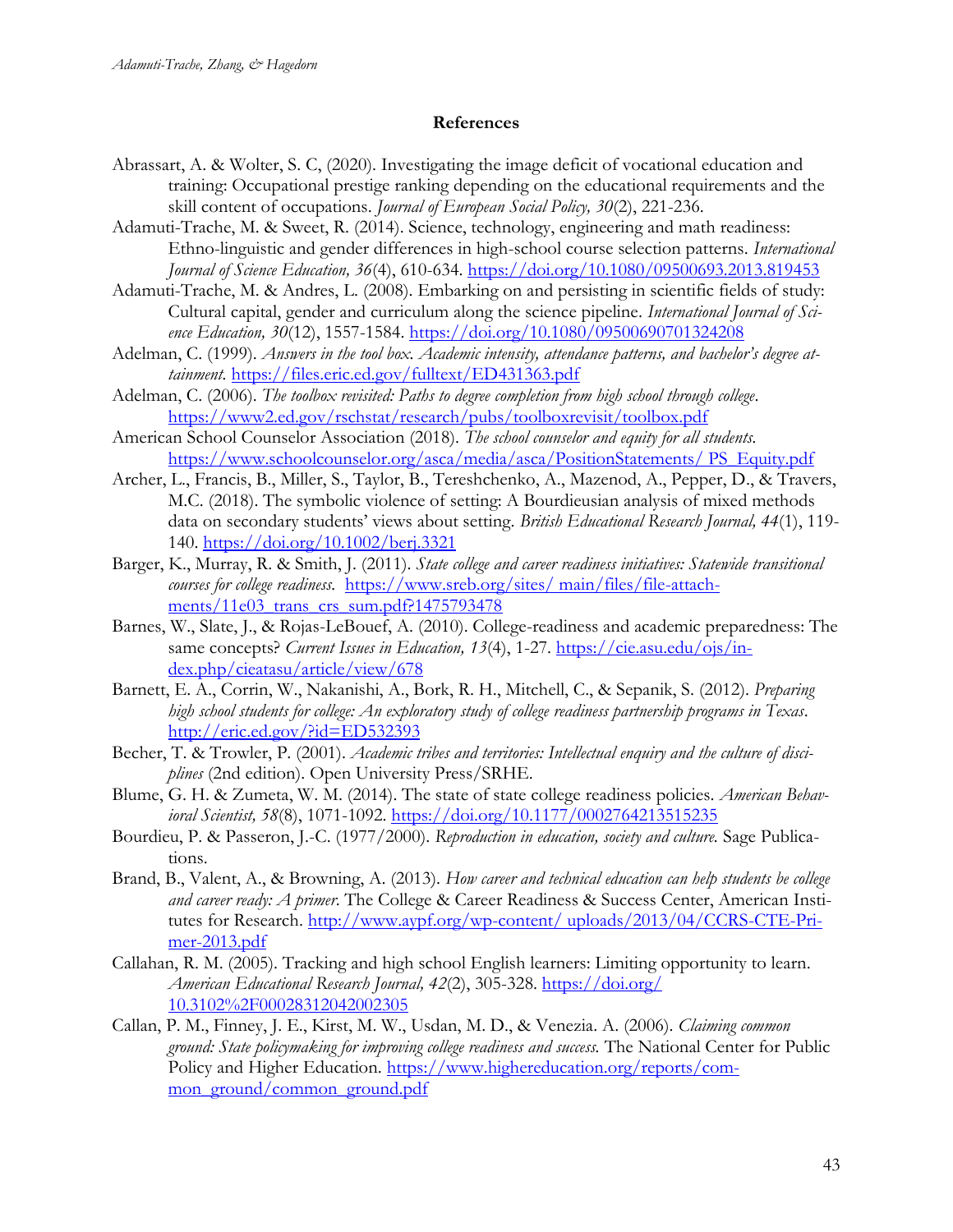- Callan, P., Finney, J., Kirst, M., Shulock, N., Spence, D., & Usdan, M. (2010). *Beyond the rhetoric: Improving college readiness through coherent state policy*. National Center for Higher Education and Public Policy. [http://www.highereducation.org/reports/college\\_readiness/index.shtml](http://www.highereducation.org/reports/college_readiness/index.shtml)
- Chait, R., & Venezia, A. (2009). *Improving academic preparation for college: What we know and how state and federal policy can help.* Center for American Progress. https://cdn. americanprogress.org/wp- $\frac{\text{content/uploads/issues/2009/01/pdf/academic-prep.pdf?}$  ga= 2.57475434.1322232400.1602458732-1182242803.1602458732
- Clausen, J. A. (1991). Adolescent competence in the shaping of the life course. *The American Journal of Sociology, 96*(4), 805-842.<https://www.jstor.org/stable/2780732>
- Conley, D. T. (2007). *Redefining college readiness* (Vol. 3). Educational Policy Improvement Center. <https://files.eric.ed.gov/fulltext/ED539251.pdf>
- Conley, D. T. (2012). *A complete definition of college and career readiness*. Educational Policy Improvement Center.<https://eric.ed.gov/?id=ED537876>
- Conley, D. T. (2010). *College and career ready: Helping all students succeed beyond high school*. Jossey-Bass.
- Conley, D. T. & McGaughi, C. (2012). College and career: Same or different? *Educational Leadership, 69*(7), 28-34.
- Council of Chief State School Officers (2018). *Understanding and supporting the educational needs of recently arrived immigrant English learner students: Lessons for state and local education agencies.*  <https://files.eric.ed.gov/fulltext/ED586975.pdf>
- Crosnoe, R., & Johnson, M. (2011). Research on adolescence in the twenty-first century. *Annual Review of Sociology, 37*(21), 439–460.<https://doi.org/10.1146/annurev-soc-081309-150008>
- Cullinane Hege, J. (2019, February). *60x30TX.* THECB. [http://texas-air.org/wp-content/up](http://texas-air.org/wp-content/uploads/2019/03/2019-I1-Legislative-Update.pdf)[loads/2019/03/2019-I1-Legislative-Update.pdf](http://texas-air.org/wp-content/uploads/2019/03/2019-I1-Legislative-Update.pdf)
- Cumpton, G. & Giani, M. (2014). *Texas school counselor study: Exploring the supply, demand, and evolving*  roles of school counselors. The University of Texas at Austin. [https://reposito](https://repositories.lib.utexas.edu/handle/2152/28372)[ries.lib.utexas.edu/handle/2152/28372](https://repositories.lib.utexas.edu/handle/2152/28372)
- Darling-Hammond, L., Wilhoit, G., & Pittenger, L. (2014). Accountability for college and career readiness: Developing a new paradigm. *Education Policy Analysis Archives*, *22*(86),1-38. <https://doi.org/10.14507/epaa.v22n86.2014>
- Education Commission of the States (2019, February). *50-State comparison. High school graduation requirements*. Education Commission of the States. [https://c0arw235.cas](https://c0arw235.caspio.com/dp/b7f930009c4ed69eb4674410aaa6)[pio.com/dp/b7f930009c4ed69eb4674410aaa6](https://c0arw235.caspio.com/dp/b7f930009c4ed69eb4674410aaa6)
- Frenette, M. (2010). Career goals in high school: Do students know what it takes to reach them. *Canadian Journal of Higher Education, 40*(3), 43–58. <https://files.eric.ed.gov/fulltext/EJ935077.pdf>
- Galassi, J. P. & Akos, P. (2007). *Strengths-based school counseling: Promoting student development and achievement.* Routledge.
- Glancy, E., Fulton, M., Anderson, L., Dounay Zinth, J., Millard, M. & Delander, B. (2014). *Blueprint for college readiness.* Education Commission of the States. Retrieved from <http://www.ecs.org/docs/ECSBlueprint.pdf>
- Hallinan, M. (2005, April). Should your school eliminate tracking? The history of tracking and detracking in America's schools. *Education Matters,* 1-2. https://www.aaeteachers. org/newsletters/aprilnews05.pdf
- House Research Organization (2009, April 29). *HB 3 Bill Analysis.* http://www.hro.house.state.  $tx.us/pdf/ba81r/hb0003.pdf.$
- Iannelli, C. (2016). The role of school curriculum in social mobility. In P. Brown, D. Reay and C. Vincent (Eds.), *Education and social mobility* (pp.271-292). Routledge.
- Ireson, J. & Hallan, S. (2001). *Ability grouping in education*. Sage Publications Inc.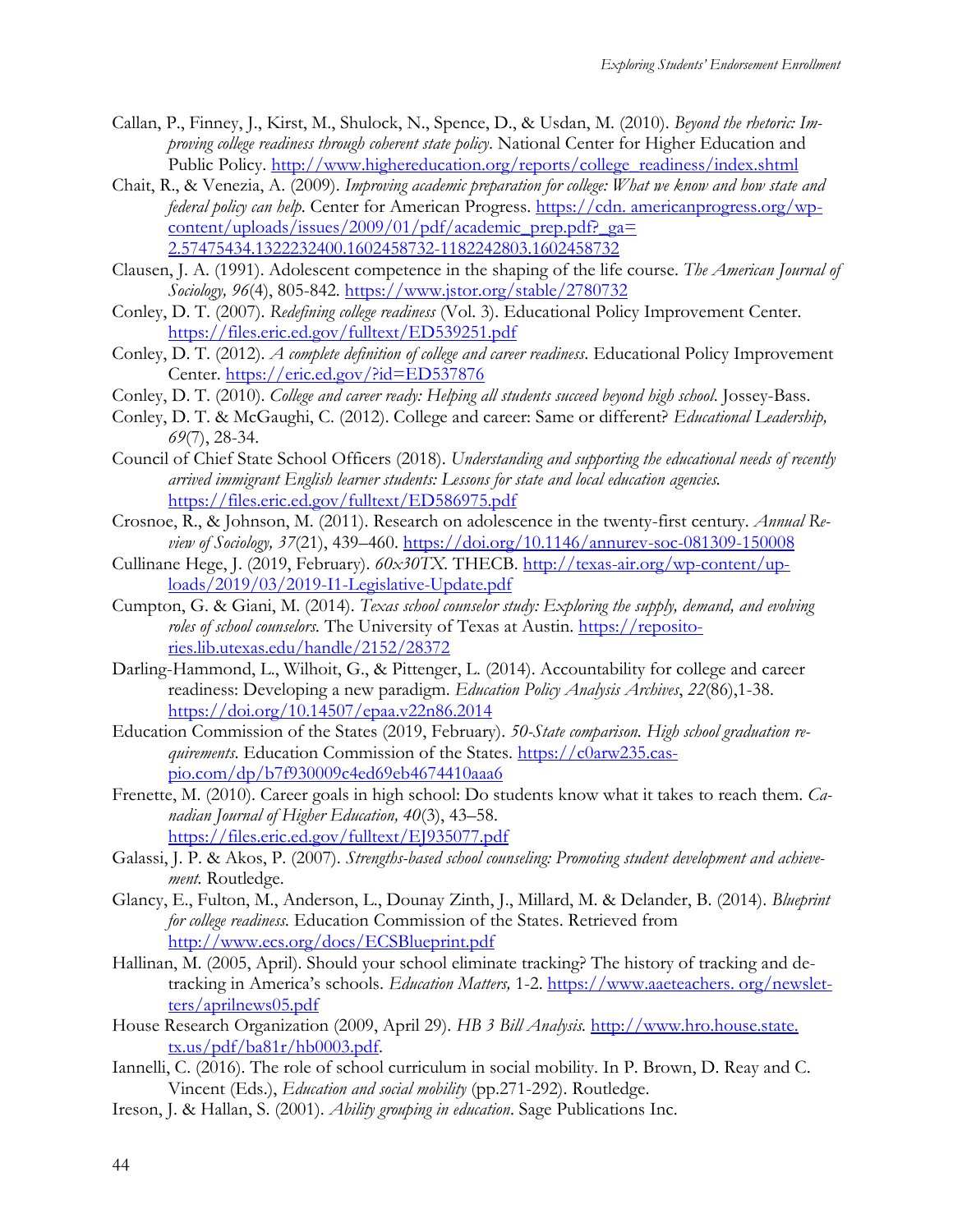- Kao, K., & Thompson, J. (2003). Racial and ethnic stratification in educational achievement and attainment. *Annual Review of Sociology, 29*, 417–442. [https://doi.org/10.1146/ an](https://doi.org/10.1146/%20annurev.soc.29.010202.100019)[nurev.soc.29.010202.100019](https://doi.org/10.1146/%20annurev.soc.29.010202.100019)
- Kids Count Data Center. (2017). *Total population by child and adult populations*. https:// datacenter.kidscount.org/data/map/99-total-population-by-child-and-adult-populations?loc=1&loct=1#1/any/true/true/1729/39/417//
- Kuczera, M. & Field, S. (2013). *A skills beyond school review of the United States*. OECD Reviews of Vocational Education and Training, OECD Publishing. [http://dx.doi.org/](http://dx.doi.org/%2010.1787/9789264202153-en)  [10.1787/9789264202153-en](http://dx.doi.org/%2010.1787/9789264202153-en)
- Labaree, D. F. (1997). Public goods, private goods: The American struggle over educational goals. *American Educational Research Journal, 34*(1), 39-81. [https://doi.org/](https://doi.org/%2010.3102/00028312034001039)  [10.3102/00028312034001039](https://doi.org/%2010.3102/00028312034001039)
- Learning Policy Institute (2017, February). *Incorporating equity measures in new state accountability and improvement systems: Expanding access to a college- and career-ready curriculum.* [https://learningpoli](https://learningpolicyinstitute.org/sites/default/files/product-files/Equity_Measures_College_Career_Ready_Curriculum_BRIEF.pdf)[cyinstitute.org/sites/default/files/product-files/Equity\\_Measures\\_College\\_Ca](https://learningpolicyinstitute.org/sites/default/files/product-files/Equity_Measures_College_Career_Ready_Curriculum_BRIEF.pdf)[reer\\_Ready\\_Curriculum\\_BRIEF.pdf](https://learningpolicyinstitute.org/sites/default/files/product-files/Equity_Measures_College_Career_Ready_Curriculum_BRIEF.pdf)
- LeTendre, G.K., Hofer, B.K. & Shimizu, H. (2003). What is tracking? Cultural expectations in the United States, Germany, and Japan. *American Educational Research Journal, 40*(1), 43-89. <https://www.jstor.org/stable/3699425>
- Long, M.C., Conger, D., & Iatarola, P. (2012). Effects of high school course-taking on secondary and postsecondary success. *American Educational Research Journal*, *49*(2), 285–322. <https://www.jstor.org/stable/41419458>
- Long, M.C., Iatarola, P., & Conger, D. (2009). Explaining gaps in readiness for college-level math: The role of high school courses. *Education Finance and Policy, 4*(1), 1–33. <https://doi.org/10.1162/edfp.2009.4.1.1>
- Loveless, T. (2009). *Tracking and detracking: High achievers in Massachusetts middle schools*. Fordham Institute. <https://eric.ed.gov/?id=ED507543>
- Lucas, S.R. (2001). Effectively Maintained Inequality: Education transitions, track mobility, and social background effects. *The American Journal of Sociology, 106*(6), 1642-1690.
- Lucas, S.R. (1999). *Tracking inequality: Stratification and mobility in American high schools*. Teachers College Press.
- Lynch, R.L. (2000). High school career and technical education for the first decade of the 21st century. *Journal of Vocational Education Research, 25(2)*, 155-198. https://www.ingentaconnect.com/contentone/acter/jver/2000/00000025/00000002/art00006
- Malin, J.R., Bragg, D.D., & Hackmann, D.G. (2017). College and career readiness and the Every Student Succeeds Act. *Educational Administration Quarterly, 53*(5), 809-838. https:// doi.org/10.1177/0013161X17714845
- McClarty, K.L., Mattern, K.D., & Gaertner, M.N. (Eds.). (2017). *Preparing students for college and careers: Theory, measurement, and educational practice* (1st ed.). Routledge.
- Meer, J. (2005). *Evidence on the returns to secondary vocational education.* SIEPR Discussion Paper No. 04- 14. Stanford Institute for Economic Policy Research. [https://doi.org/](https://doi.org/%2010.1016/j.econedurev.2006.04.002)  [10.1016/j.econedurev.2006.04.002](https://doi.org/%2010.1016/j.econedurev.2006.04.002)
- National Forum on Education Statistics (2015). *Forum Guide to College and Career Ready Data.* (NFES 2015-157). National Center for Education Statistics. https://nces.ed.gov /pubs2015/2015157.pdf.
- Oakes, J. (1985). *Keeping track: How schools structure inequality.* Yale University Press.
- OECD (2018). *Equity in education: Breaking down barriers to social mobility*. PISA, OECD Publishing. <https://doi.org/10.1787/9789264073234-en>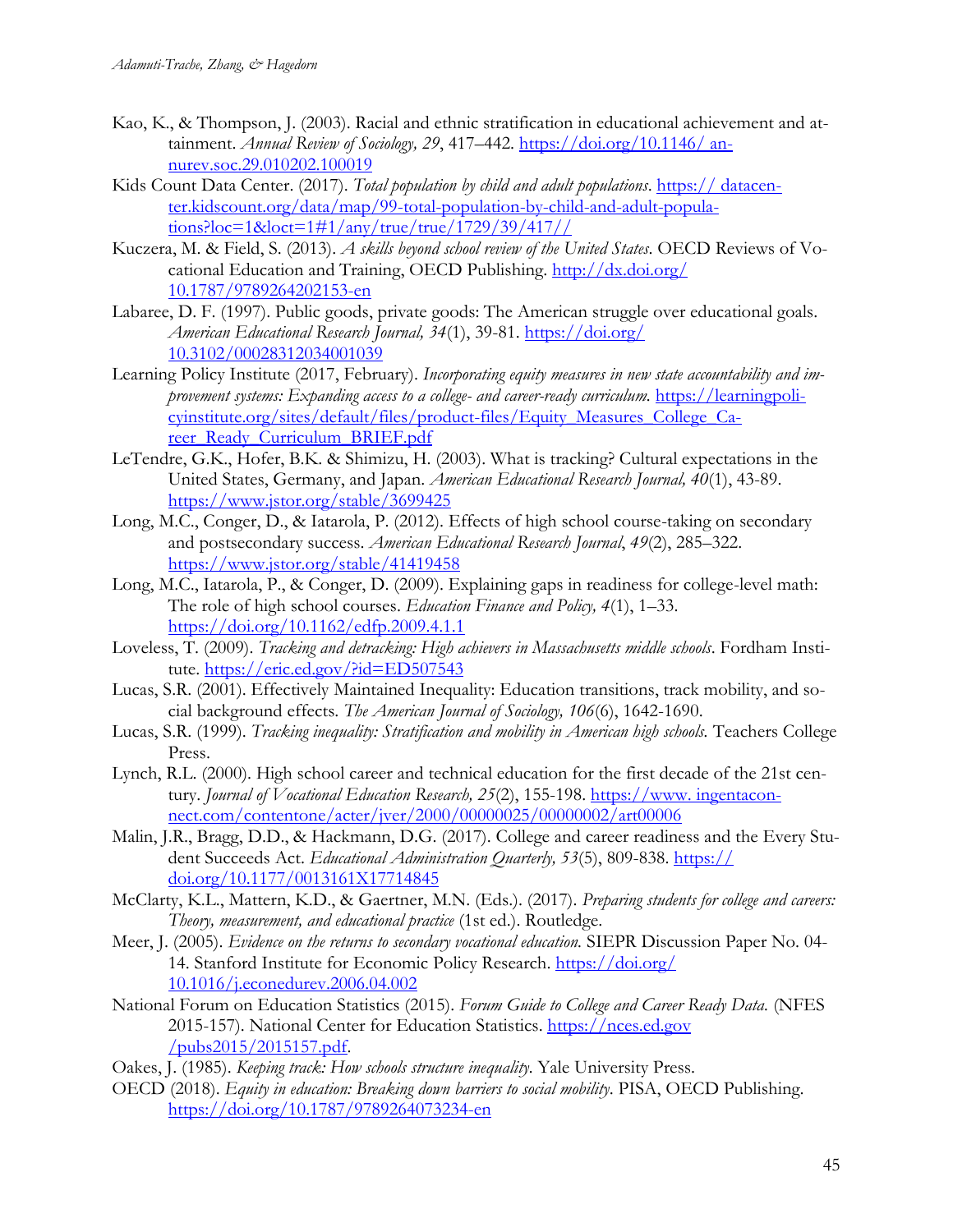- Phillips, S.D., Blustein, D.L., Jobin-Davis, K., & Finkelberg White, S. (2002). Preparation for the school-to-work transition: The views of high school students. *Journal of Vocational Behavior, 61*, 202–216.<https://doi.org/10.1006/jvbe.2001.1853>
- Preckel, F., Gotz, T., & Frenzel, A. (2010). Ability grouping of gifted students: Effects on academic self-concept and boredom. *British Journal of Educational Psychology, 80*(3), 451-472. <https://doi.org/10.1348/000709909X480716>
- Reardon, S. F. (2011). The widening academic achievement gap between the rich and the poor: New evidence and possible explanations. In G. J. Duncan and R. J. Murnane (Eds.), *Whither opportunity? Rising inequality, schools, and children's life chances* (pp. 91-116). Russell Sage Foundation.
- Reynolds, J., Stewart, M., MacDonald, R., & Sischo, L. (2006). Have adolescents become too ambitious? High school seniors' educational and occupational plans, 1976 to 2000. *Social Problems, 53*(2), 186–206.<https://doi.org/10.1525/sp.2006.53.2.186>
- Rosenbaum, J. (2001). *Beyond college for all: Career paths for the forgotten half.* Russell Sage Foundation.
- Rosenbaum, J. (1976). *Making inequality: The hidden curricula of high school tracking.* Wiley.
- Sadler, P.M., Sonnert, G., Hazari, Z., & Tai, R. (2012). Stability and volatility of STEM career interest in high school: A gender study. *Science Education*, 96(3), 411-427. https://doi. org/10.1002/sce.21007
- Schur, A. M. (2015). *Implications of HB 5 at the high school level*. **https://repositories.lib.utexas. edu/han**dle/2152/35470
- Sikes, L. C. (2018). Competing goals in college and career readiness policy: An equity analysis of the 2013 Texas House Bill 5. *Texas Education Review*, *6*(1), 102-112. https:// repositories.lib.utexas.edu/handle/2152/64984
- Steenberger-Hu, S., Make, M.C., & Olszewsli-Kubilius, P. (2016). What one hundred years of research says about the effects of ability grouping and acceleration on K–12 students' academic achievement: Findings of two second-order meta-analyses. *Review of EDicational Research, 86*(4), 849-899.<https://doi.org/10.3102/0034654316675417>
- Symonds, W.C., Schwartz, R.B., & Ferguson, R. (2011). *Pathways to prosperity: Meeting the challenge of preparing young Americans for the 21st century*. Report issued by the Pathways to Prosperity Project, Harvard Graduate School of Education. https://www.gse.harvard.edu/sites/default/files//documents/Pathways\_to\_Prosperity\_Feb2011-1.pdf
- Sweet, R., & Anisef, P. (Eds.). (2005). *Preparing for postsecondary education: New roles for governments and families.* McGill-Queens University Press.
- TAC §74.11. *Chapter 74 - Curriculum requirements*.<http://ritter.tea.state.tx.us/rules/tac/chapter074/>
- TEC §29.081(d). *Texas Education Code – Chapter 29: Educational programs.* [https://statutes.capi](https://statutes.capitol.texas.gov/Docs/ED/htm/ED.29.htm#29.081)[tol.texas.gov/Docs/ED/htm/ED.29.htm#29.081](https://statutes.capitol.texas.gov/Docs/ED/htm/ED.29.htm#29.081)
- Terry, R., Gammon, H., Mullen, E., Dearmon, W., & Alexander, L. (2015). *House Bill 5: The new shape of Texas high school education.* Texas A&M University. https://oaktrust. library.tamu.edu/bitstream/handle/1969.1/187044/2016%20HB5%20TEGAC%20HB5%20Report\_Final.pdf?sequence=1
- Texas Education Agency (2016, December). *Enrollment in Texas Public Schools 2015-16*. [https:](https://tea.texas.gov/sites/default/files/enroll_2015-16.pdf)  [//tea.texas.gov/sites/default/files/enroll\\_2015-16.pdf](https://tea.texas.gov/sites/default/files/enroll_2015-16.pdf)
- Texas Education Agency (2017, June). *Enrollment in Texas Public Schools 2016-17*. [https://tea.texas.gov/sites/default/files/enroll\\_2016-17.pdf](https://tea.texas.gov/sites/default/files/enroll_2016-17.pdf)
- Texas Education Agency (2019a). *Graduation toolkit: Information for planning your high school years & beyond.* [https://tea.texas.gov/sites/default/files/Graduation\\_Toolkit\\_Summer2019.pdf](https://tea.texas.gov/sites/default/files/Graduation_Toolkit_Summer2019.pdf)
- Texas Education Agency (2019b). *2018-2019 Student graduate reports.* https://rptsvr1.tea.texas. gov/cgi/sas/broker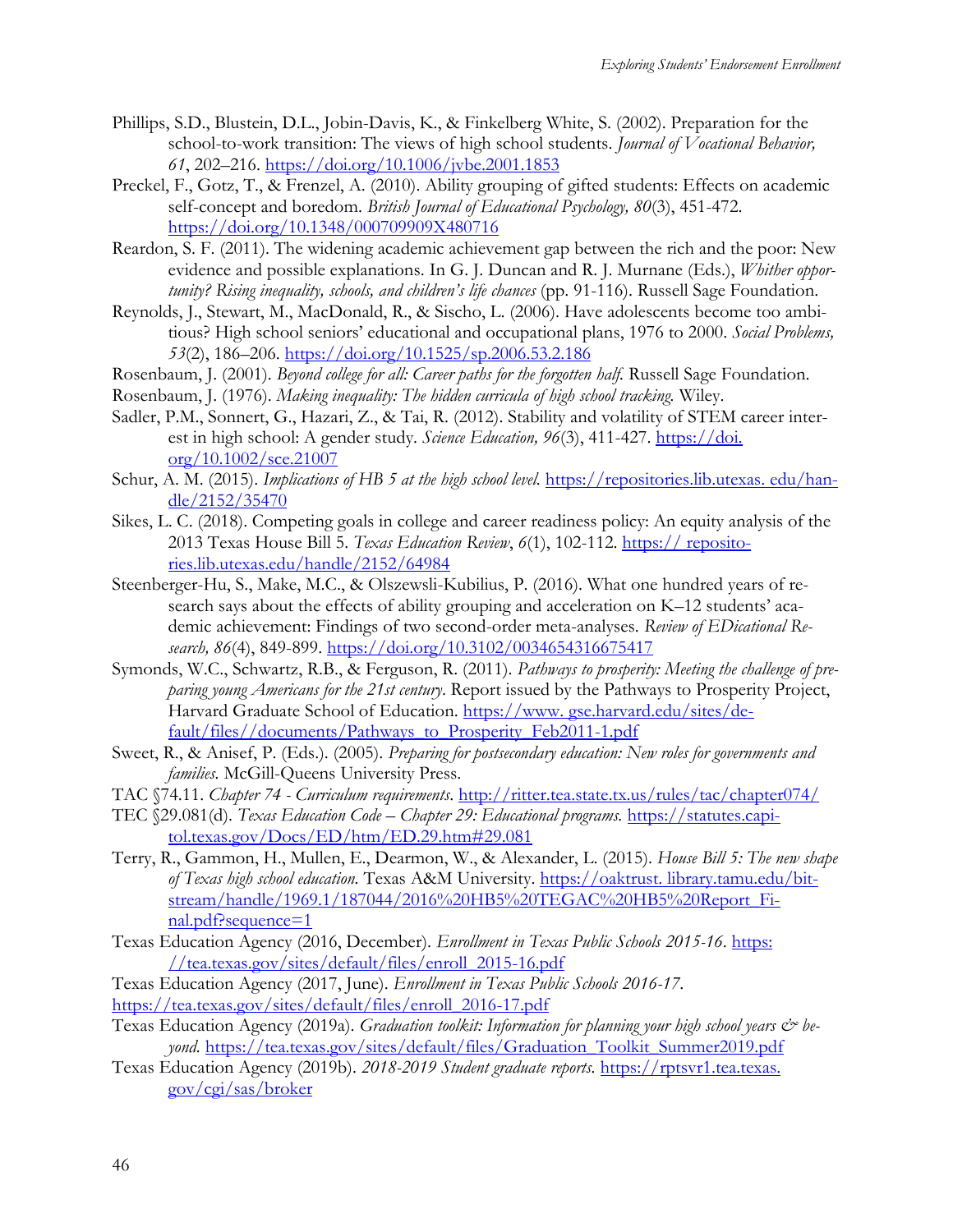- Texas Education Agency (2020). *Advanced Placement and International Baccalaureate examination results in Texas public schools, 2018-19*. [https://tea.texas.gov/sites/ default/files/ap\\_ib\\_texas\\_2018-](https://tea.texas.gov/sites/%20default/files/ap_ib_texas_2018-19.pdf) [19.pdf](https://tea.texas.gov/sites/%20default/files/ap_ib_texas_2018-19.pdf)
- Texas Higher Education Coordination Board (2015). Texas higher education strategic plan: 2015- 2030 (*60x30TX).* [http://reportcenter.highered.texas.gov/agency-publication/miscell ane](http://reportcenter.highered.texas.gov/agency-publication/miscell%20aneous/60x30tx-strategic-plan-for-higher-education/)[ous/60x30tx-strategic-plan-for-higher-education/](http://reportcenter.highered.texas.gov/agency-publication/miscell%20aneous/60x30tx-strategic-plan-for-higher-education/)
- Texas Higher Education Coordinating Board (2019). *60x30TX Progress Report*. <http://www.60x30tx.com/media/1518/2019-60x30tx-progress-report.pdf>
- United States Census Bureau (2018). *Quick facts population: Texas; United States.* [https://www.cen](https://www.census.gov/quickfacts/fact/table/TX,US/AGE295218#AGE295218)[sus.gov/quickfacts/fact/table/TX,US/AGE295218#AGE295218](https://www.census.gov/quickfacts/fact/table/TX,US/AGE295218#AGE295218)
- U.S. Department of Education (2010, March). *A Blueprint for Reform: The reauthorization of the elementary and secondary education act*. [https://www2.ed.gov/policy/elsec/leg/ blueprint/blueprint.pdf](https://www2.ed.gov/policy/elsec/leg/%20blueprint/blueprint.pdf)
- Zevenbergen, R. (2003). Ability grouping in mathematics classrooms: A Bourdieuian analysis. *For the Learning of Mathematics, 23*(3), 5-10. [https://flm-journal.org/Articles/](https://flm-journal.org/Articles/%207AD3D0D0C53D64C4BD58148E8A37BC.pdf)  [7AD3D0D0C53D64C4BD58148E8A37BC.pdf](https://flm-journal.org/Articles/%207AD3D0D0C53D64C4BD58148E8A37BC.pdf)